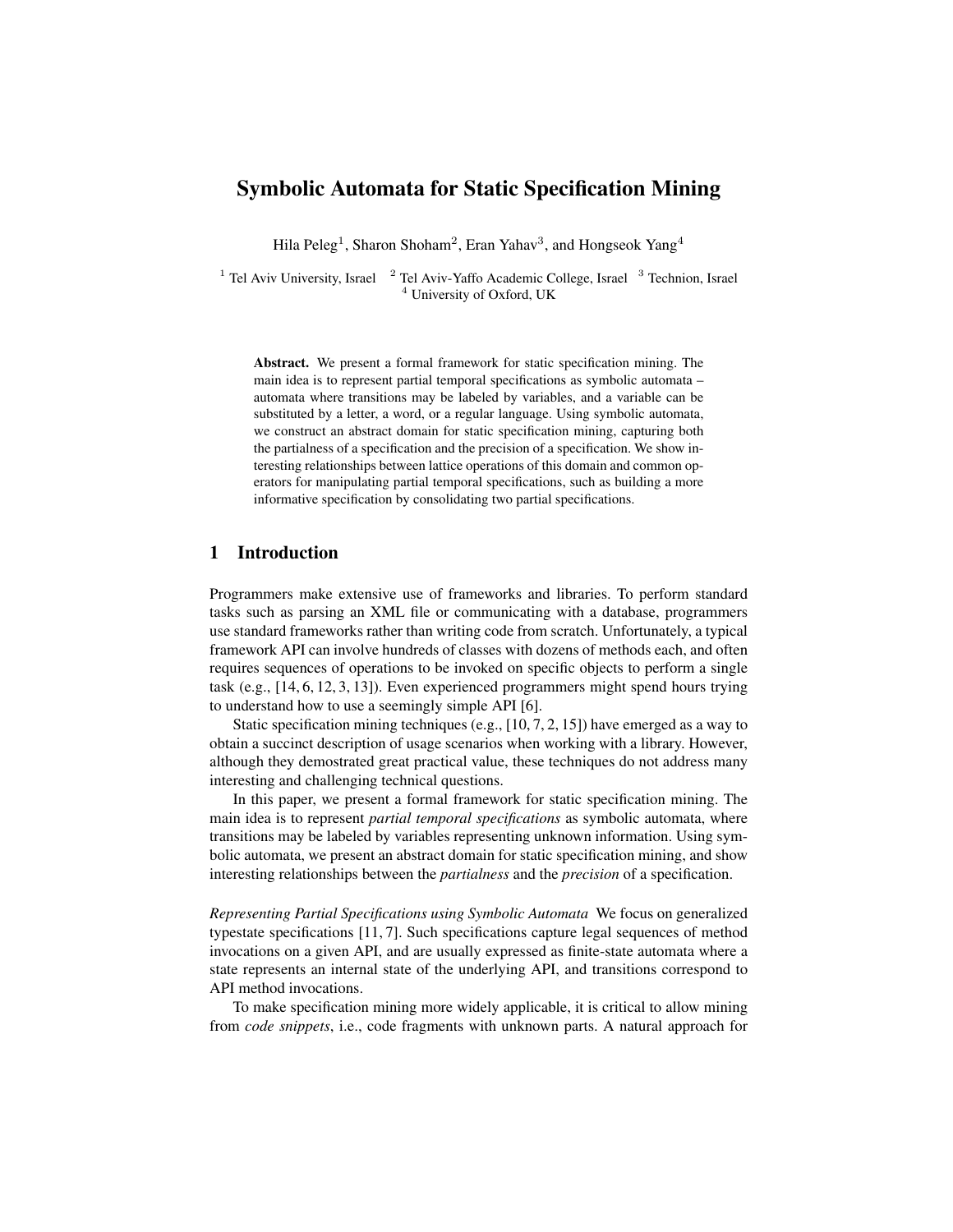mining from code snippets is to capture gaps in the snippets using gaps in the specification. For example, when the code contains an invocation of an unknown method, this approach reflects this fact in the mined specification as well (we elaborate on this point later). Our *symbolic automaton* is conceived in order to represent such partial information in specifications. It is a finite-state machine where transitions may be labeled by variables and a variable can be substituted by a letter, a word, or a regular languages in a context sensitive manner — when a variable appears in multiple strings accepted by the state machine, it can be replaced by different words in all these strings.

*An Abstract Domain for Mining Partial Specifications* One challenge for forming an abstract domain with symbolic automata is to find appropriate operations that capture the subtle interplay between the partialness and the precision of a specification. Let us explain this challenge using a preorder over symbolic automata.

When considering non-symbolic automata, we typically use the notion of language inclusion to model "precision" — we can say that an automaton  $A_1$  overapproximates an automaton  $A_2$  when its language includes that of  $A_2$ . However, this standard approach is not sufficient for symbolic automata, because the use of variables introduces *partialness* as another dimension for relating the (symbolic) automata. Intuitively, in a preorder over symbolic automata, we would like to capture the notion of a symbolic automaton  $A_1$  being *more complete* than a symbolic automaton  $A_2$  when  $A_1$  has fewer variables that represent unknown information. In Section 4, we describe an interesting interplay between *precision* and *partialness*, and define a preorder between symbolic automata, that we later use as a basis for an abstract domain of symbolic automata.

*Consolidating Partial Specifications* After mining a large number of partial specifications from code snippets, it is desirable to combine consistent partial information to yield consolidated temporal specifications. This leads to the question of *combining consistent symbolic automata*. In Section 7, we show how the join operation of our abstract domain leads to an operator for consolidating partial specifications.

*Completion of Partial Specifications* Having constructed consolidated specifications, we can use symbolic automata as queries for code completion. Treating one symbolic automaton as a query being matched against a database of consolidated specifications, we show how to use simulation over symbolic automata to find automata that match the query (Section 5), and how to use *unknown elimination* to find completions of the query automaton (Section 6).

*Main Contributions* The contributions of this paper are as follows:

- We formally define the notion of *partial typestate specification* based on a new notion of *symbolic automata*.
- We explore relationships between partial specifications along two dimensions: (i) *precision* of symbolic automata, a notion that roughly corresponds to containment of non-symbolic automata; and (ii) *partialness* of symbolic automata, a notion that roughly corresponds to an automata having fewer variables, which represent unknown information.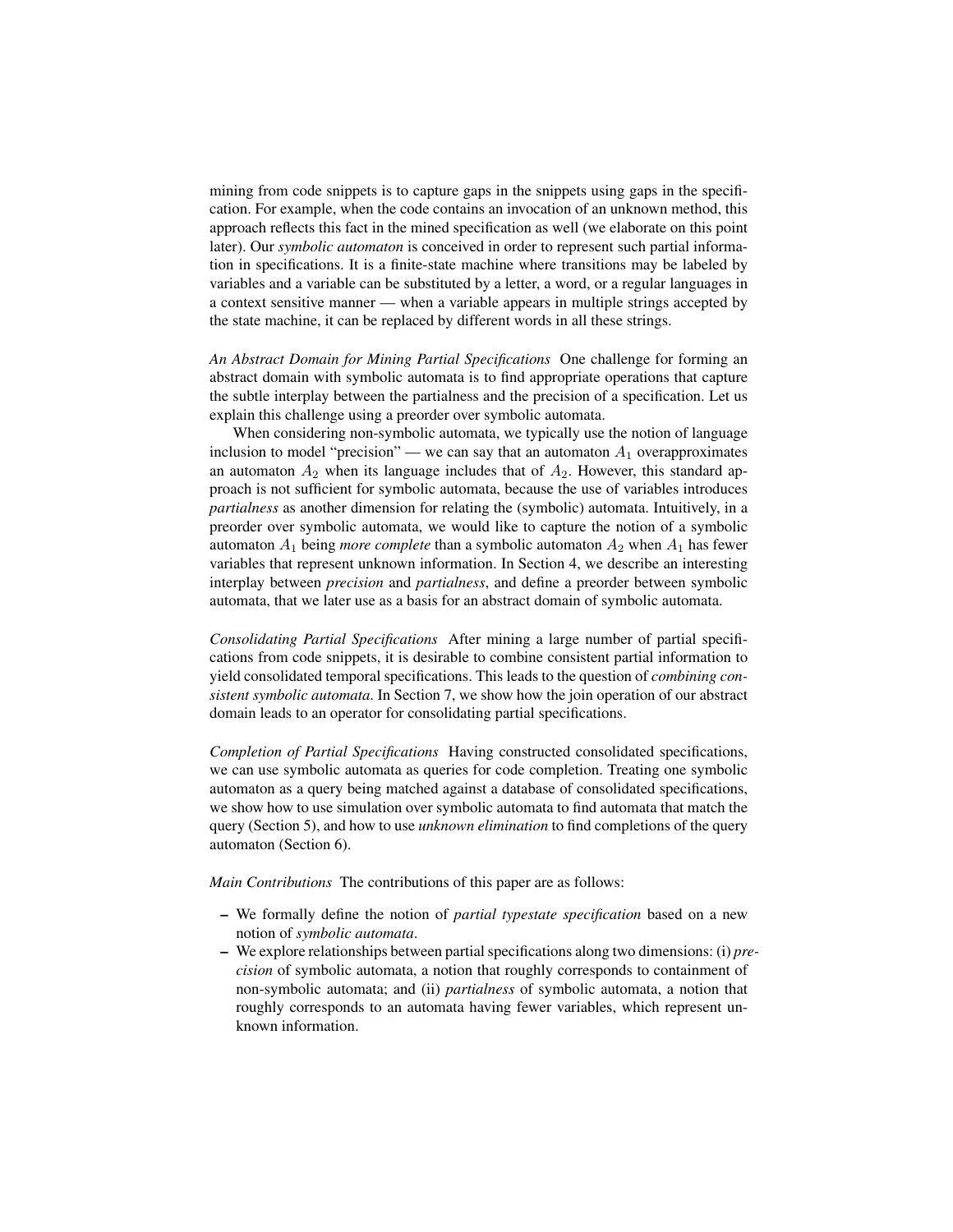- We present an abstract domain of symbolic automata where operations of the domain correspond to key operators for manipulating partial temporal specifications.
- We define the operations required for algorithms for consolidating two partial specifications expressed in terms of our symbolic automata, and for completing certain partial parts of such specifications.

Related Work Mishne et. al [7] present a practical framework for static specification mining and query matching based on automata. Their framework imposes restrictions on the structure of automata and they could be viewed as a restricted special case of the formal framework introduced in this paper. In contrast to their informal treatment, this paper presents the notion of symbolic automata with an appropriate abstract domain.

Weimer and Necula [14] use a lightweight static analysis to infer simple specifications from a given codebase. Their insight is to use exceptional program paths as negative examples for correct API usage. They learn specifications consisting of pairs of events  $\langle a, b \rangle$ , where a and b are method calls, and do not consider larger automata.

Monperrus et. al [8] attempt to identify missing method calls when using an API by mining a codebase. They only compare objects with identical type and same containing method signature, which only works for inheritance-based APIs. Their approach deals with identical histories minus  $k$  method calls. Unlike our approach, it cannot handle incomplete programs, non-linear method call sequences, and general code queries.

Wasylkowski et. al [13] use an intraprocedural static analysis to automatically mine object usage patterns and identify usage anomalies. Their approach is based on identifying usage patterns, in the restricted form of pairs of events, reflecting the order in which events should be used.

Gruska et. al [5] considers limited specifications that are only pairs of events. [1] also mines pairs of events in an attempt to mine partial order between events. [12] mine specifications (operational preconditions) of method parameters to detect problems in code. The mined specifications are CTL formulas that fit into several pre-defined templates of formulas. Thus, the user has to know what kind of specifications she is looking for.

Shoham et. al [10] use a whole-program analysis to statically analyze clients using a library. Their approach is not applicable in the setting of partial programs and partial specification since they rely on the ability to analyze the complete program for complete alias analysis and for type information.

Plandowski [9] uses the field of word equations to identify assignments to variables within conditions on strings with variable portions and regular expression. Ganesh et. al [4] expand this work with quantifiers and limits on the assignment size. In both cases, the regular language that the assignments consist of does not allow variables, disallowing the concept of symbolic assignments of variables within the branching of the automata for the regular language. In addition, while word equations allow all predicate arguments to have symbolic components, the equation is solved by a completely concrete assignment, disallowing the concept of assigning a symbolic language.

### 2 Overview

We start with an informal overview of our approach by using a simple  $\text{File example}$ .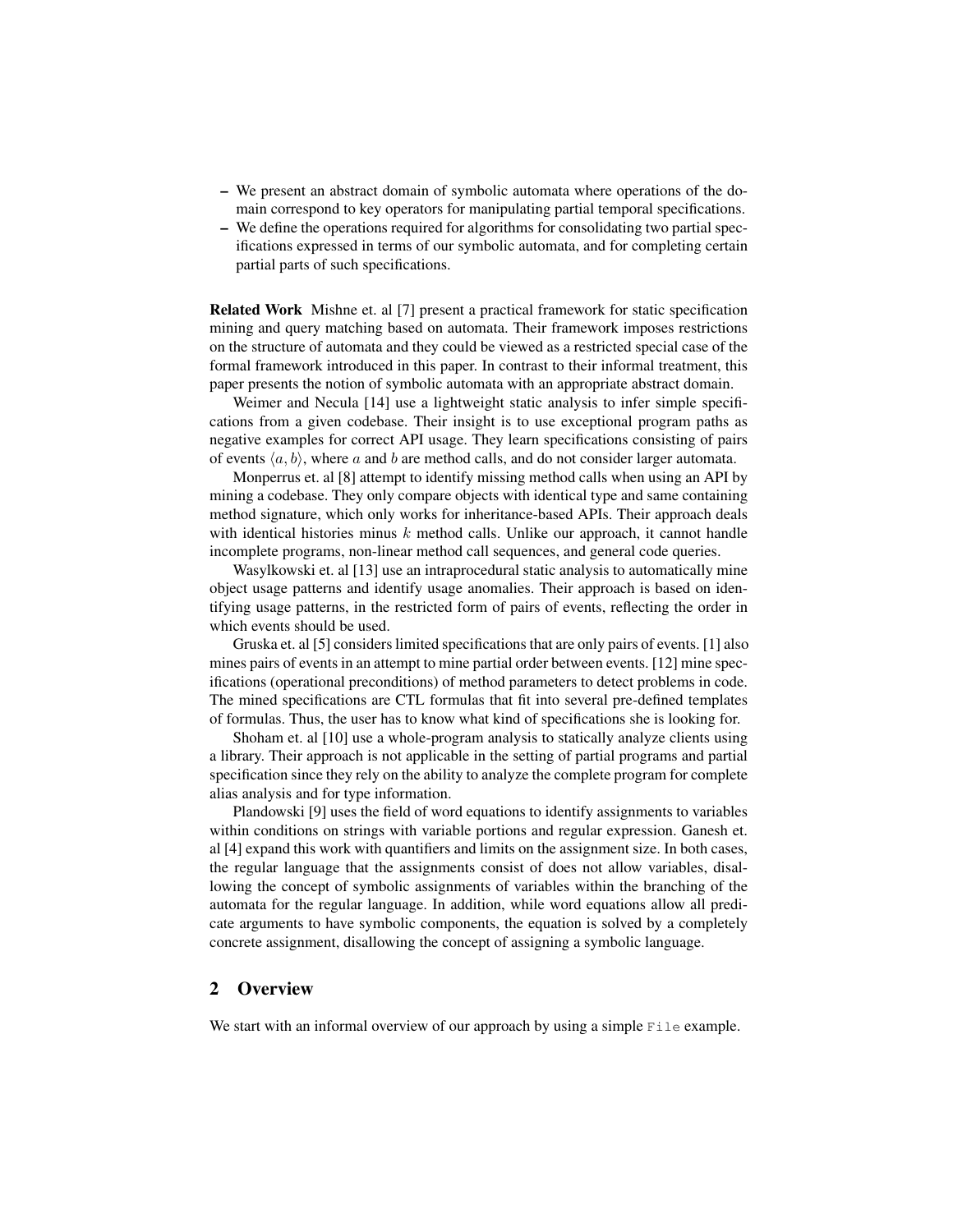

Fig. 1. (a) Simple code snippet using File. The methods open and close are API methods, and the method doSomething is unknown. (b) Symbolic automaton mined from this snippet. The transition corresponding to doSomething is represented using the variable X. Transitions corresponding to API methods are labeled with method name.



Fig. 2. Automata mined from programs using File to (a) read after canRead check; (b) write.

#### 2.1 Illustrative Example

Consider the example snippet of Fig. 1(a). We would like to extract a temporal specification that describes how this snippet uses the File component. The snippet invokes open and then an unknown method doSomething(f) the code of which is not available as part of the snippet. Finally, it calls close on the component. Analyzing this snippet using our approach yields the partial specification of Fig. 1(b). Technically, this is a symbolic automaton, where transitions corresponding to API methods are labeled with method name, and the transition corresponding to the unknown method doSomething is labeled with a variable X. The use of a variable indicates that some operations may have been invoked on the File component between open and close, but that this operation or sequence of operations is unknown.

Now consider the specifications of Fig. 2, obtained as the result of analyzing similar fragments using the File API. Both of these specifications are *more complete* than the specification of Fig. 1(b). In fact, both of these automata do not contain variables, and they represent non-partial temporal specifications. These three separate specifications come from three pieces of code, but all contribute to our knowledge of how the File API is used. As such, we would like to be able to compare them to each other and to combine them, and in the process to eliminate as many of the unknowns as possible using other, more complete examples.

Our first step is to *consolidate* the specifications into a more comprehensive specification, describing as much of the API as possible, while losing no behavior represented by the original specifications.

Next, we would like to *eliminate unknown operations* based on the extra information that the new temporal specification now contains with regard to the full API. For instance, where in Fig. 1 we had no knowledge of what might happen between open and close, the specification in Fig. 3(a) suggests it might be either canRead and read, or write. Thus, the symbolic placeholder for the unknown operation is now no longer needed, and the path leading through  $X$  becomes redundant (as shown in Fig. 3(b)).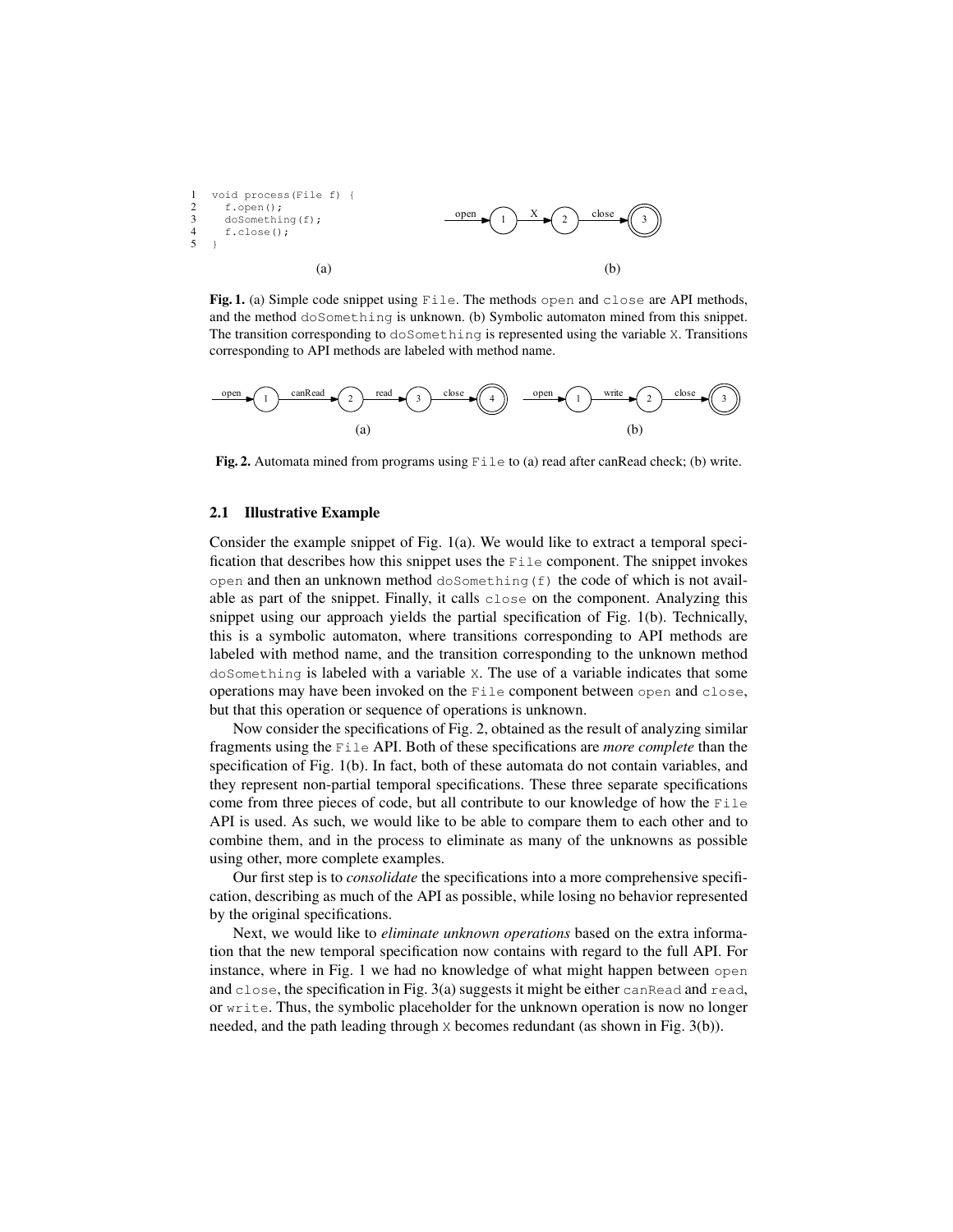

Fig. 3. (a) Automaton resulting from combining all known specifications of the File API, and (b) the File API specifications after partial paths have been subsumed by more concrete ones.



Fig. 4. (a) Symbolic automaton representing the query for the behavior around the method read and (b) the assignment to its symbolic transitions which answers the query.

We may now note that all three original specifications are still *included* in the specification in Fig. 3(b), even after the unknown operation was removed; the concrete paths are fully there, whereas the path with the unknown operation is represented by both the remaining paths.

The ability to find the inclusion of one specification with unknowns within another is useful for performing queries. A user may wish to use the File object in order to read, but be unfamiliar with it. He can query the specification, marking any portion he does not know as an unknown operation, as in Fig. 4(a).

As this very partial specification is included in the API's specification, there will be a match. Furthermore, we can deduce what should replace the symbolic portions of the query. This means the user can get the reply to his query that X should be replaced by open and Y by close.

Fig. 5 shows a more complex query and its assignment. The assignment to the variable X is made up of two different assignments for the different contexts surrounding X: when followed by  $write$ ,  $X$  is assigned open, and when followed by read,  $X$  is assigned the word open,canRead. Even though the branching point in Fig. 3(b) is not identical to the one in the query, the query can still return a correct result using contexts.

#### 2.2 An Abstract Domain of Symbolic Automata

To provide a formal background for the operations we demonstrated here informally, we define an abstract domain based on symbolic automata. Operations in the domain correspond to natural operators required for effective specification mining and answering code search queries. Our abstract domain serves a dual goal: (i) it is used to represent partial temporal specification during the analysis of each individual code snippet; (ii) it is used for consolidation and answering code search queries across multiple snippets

In its first role — used in the analysis of a single snippet — the abstract domain can further employ a quotient abstraction to guarantee that symbolic automata do not grow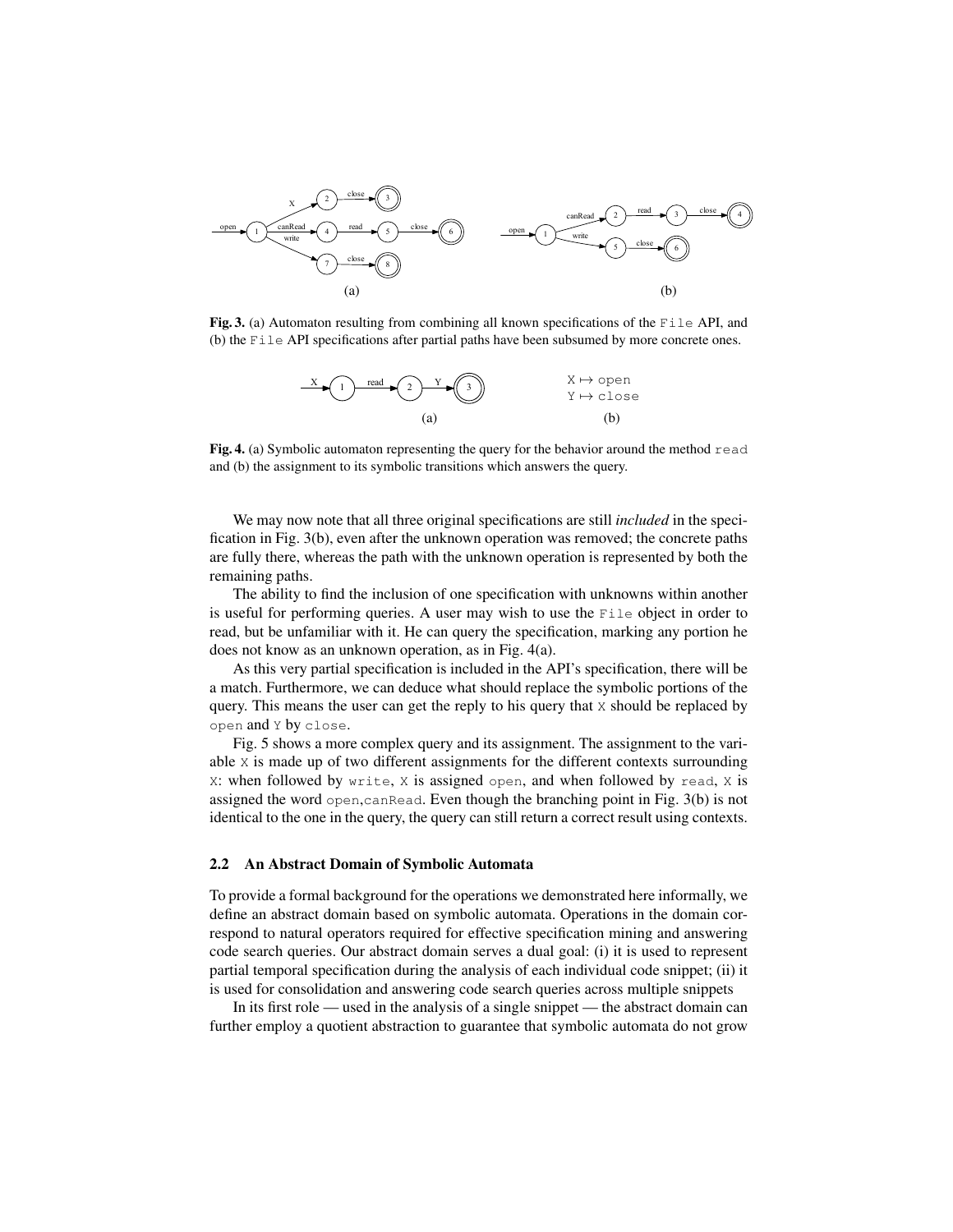

Fig. 5. (a) Symbolic automaton representing the query for the behavior around read and write methods and (b) the assignment with contexts to its symbolic transitions which answers the query.

without a bound due to loops or recursion [10]. In Section 4.2, we show how to obtain a lattice based on symbolic automata.

In second role — used for consolidation and answering code-search queries query matching can be understood in terms of *unknown elimination* in a symbolic automata (explained in Section 6), and consolidation can be understood in terms of *join* in the abstract domain, followed by "minimization" (explained in Section 7).

### 3 Symbolic Automata

We represent partial typestate specifications using symbolic automata:

**Definition 1.** *A deterministic symbolic automaton (DSA) is a tuple*  $\langle \Sigma, Q, \delta, \iota, F, Vars \rangle$ *where:*

- $\overline{\phantom{a}}$   $\sum$  *is a finite alphabet a, b, c, ...;*
- $-Q$  *is a finite set of states*  $q, q', \ldots;$
- δ *is a partial function from* Q×(Σ ∪*Vars*) *to* Q*, representing a transition relation;*
- $\iota \in Q$  *is an initial state*;
- $F \subseteq Q$  *is a set of final states;*
- $\blacksquare$  *Vars is a finite set of variables*  $x, y, z, \ldots$

Our definition mostly follows the standard notion of deterministic finite automata. Two differences are that transitions can be labeled not just by alphabets but by variables, and that they are partial functions, instead of total ones. Hence, an automaton might get stuck at a letter in a state, because the transition for the letter at the state is not defined.

We write  $(q, l, q') \in \delta$  for a transition  $\delta(q, l) = q'$  where  $q, q' \in Q$  and  $l \in \Sigma \cup Vars$ . If  $l \in Vars$ , the transition is called *symbolic*. We extend  $\delta$  to words over  $\Sigma \cup Vars$  in the usual way. Note that this extension of  $\delta$  over words is a partial function, because of the partiality of the original  $\delta$ . When we write  $\delta(q, sw) \in Q_0$  for such words sw and a state set  $Q_0$  in the rest of the paper, we mean that  $\delta(q, sw)$  is defined and belongs to  $Q_0$ .

From now on, we fix Σ and *Vars* and omit them from the notation of a DSA.

#### 3.1 Semantics

For a DSA A, we define its *symbolic language*, denoted SL(A), to be the set of all words over  $\Sigma \cup Vars$  accepted by A, i.e.,

$$
SL(A) = \{ sw \in (\Sigma \cup Vars)^* \mid \delta(\iota, sw) \in F \}.
$$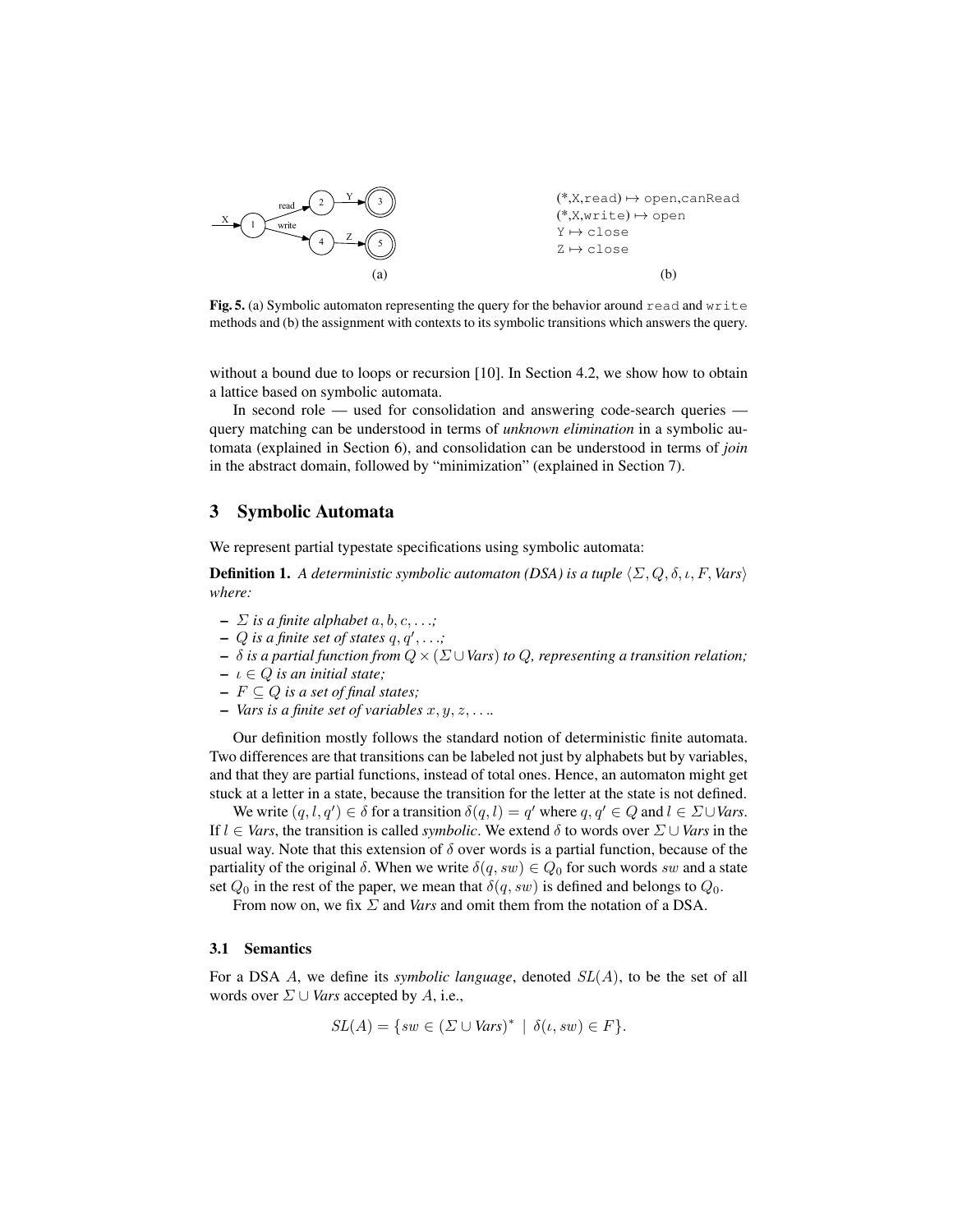

Fig. 6. DSAs (a) and (b).

Words over Σ ∪ *Vars* are called *symbolic words*, whereas words over Σ are called *concrete words*. Similarly, languages over  $\Sigma \cup Vars$  are *symbolic*, whereas languages over Σ are *concrete*.

The symbolic language of a DSA can be interpreted in different ways, depending on the semantics of variables: (i) a variable represents a sequence of letters from  $\Sigma$ ; (ii) a variable represents a regular language over Σ; (iii) a variable represents *different* sequences of letters from  $\Sigma$  under different contexts.

All above interpretations of variables, except for the last, assign some value to a variable while ignoring the context in which the variable lies. This is not always desirable. For example, consider the DSA in Fig.  $6(a)$ . We want to be able to interpret x as d when it is followed by b, and to interpret it as e when it is followed by  $c$  (Fig. 6(b)). Motivated by this example, we focus here on the last possibility of interpreting variables, which also considers their context. Formally, we consider the following definitions.

Definition 2. *A* context-sensitive assignment*, or in short assignment,* σ *is a function from*  $(\Sigma \cup \text{Vars})^* \times \text{Vars} \times (\Sigma \cup \text{Vars})^*$  to  $\text{NonEmptyRegLangOn}(\Sigma \cup \text{Vars})$ .

When  $\sigma$  maps  $(sw_1, x, sw_2)$  to *SL*, we refer to  $(sw_1, sw_2)$  as the *context* of x. The meaning is that an occurrence of x in the context  $(sw_1, sw_2)$  is to be replaced by  $SL$  (i.e., by any word from  $SL$ ). Thus, it is possible to assign multiple words to the same variable in different contexts. The context used in an assignment is the *full* context preceding and following x. In particular, it is not restricted in length and it can be symbolic, i.e., it can contain variables. Note that these assignments consider a *linear* context of a variable. A more general definition would consider the branching context of a variable (or a symbolic transition).

Formally, applying  $\sigma$  to a symbolic word behaves as follows. For a symbolic word  $sw = l_1 l_2 \dots l_n$ , where  $l_i \in \Sigma \cup Vars$  for every  $1 \leq i \leq n$ ,

$$
\sigma(sw) = SL_1SL_2\ldots SL_n
$$

where (i)  $SL_i = \{l_i\}$  if  $l_i \in \Sigma$ ; and (ii)  $SL_i = SL$  if  $l_i \in Vars$  is a variable x and  $\sigma(l_1...l_{i-1}, x, l_{i+1}...l_n) = SL.$ 

Accordingly, for a symbolic language  $SL$ ,  $\sigma(SL) = \bigcup \{ \sigma(sw) \mid sw \in SL \}.$ 

Definition 3. *An assignment* σ *is* concrete *if its image consists of concrete languages only. Otherwise, it is* symbolic*.*

If σ is concrete then  $\sigma(SL)$  is a concrete language, whereas if σ is symbolic then  $\sigma(SL)$ can still be symbolic.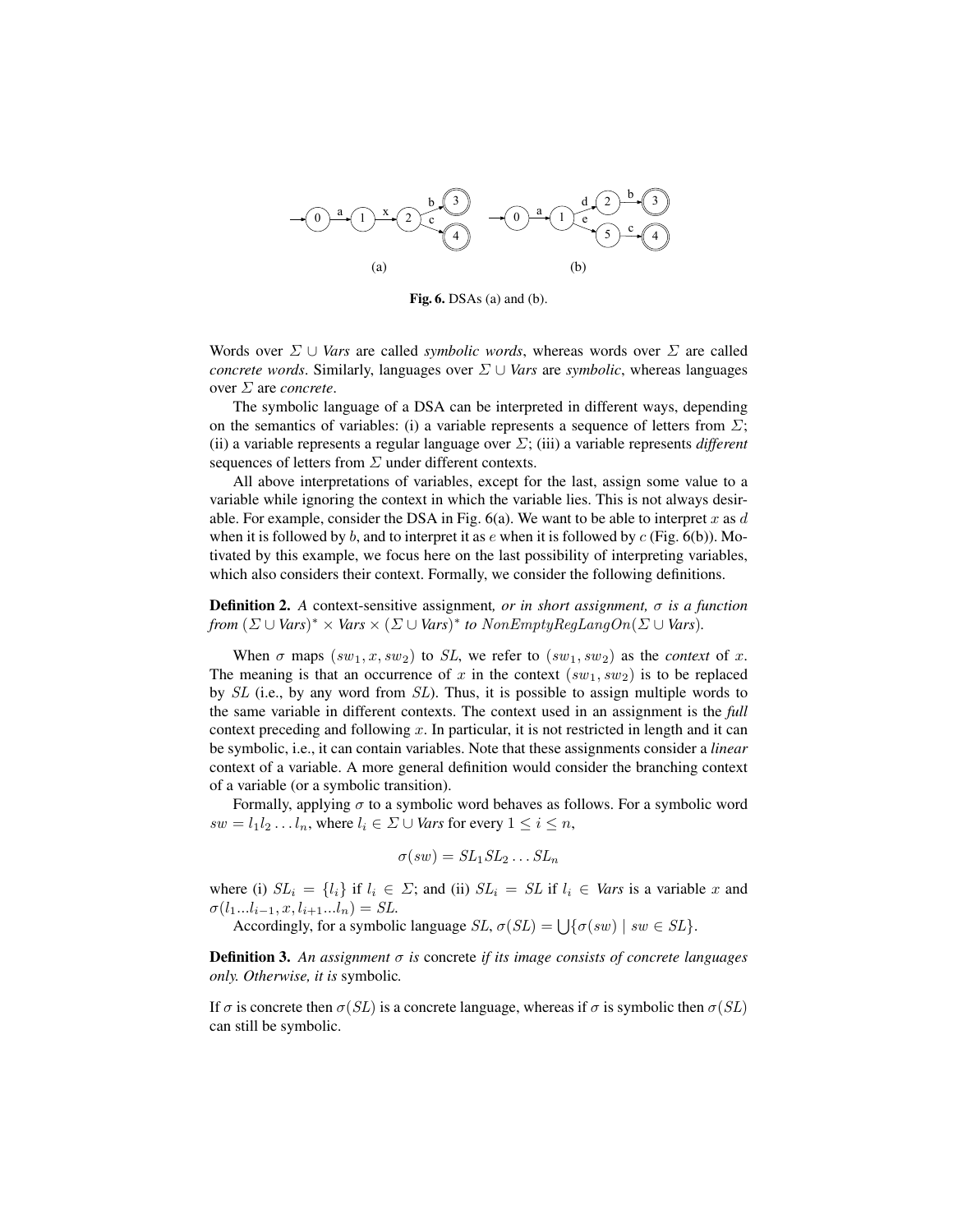

Fig. 7. DSA before and after assignment

In the sequel, when  $\sigma$  maps some x to the same language in several contexts, we sometimes write  $\sigma(C_1, x, C_2) = SL$  as an abbreviation for  $\sigma(sw_1, x, sw_2) = SL$  for every  $(sw_1, sw_2) \in C_1 \times C_2$ . We also write  $*$  as an abbreviation for  $(\Sigma \cup Vars)^*$ .

*Example 1.* Consider the DSA A from Fig. 6(a). Its symbolic language is  $\{axb, axc\}$ . Now consider the concrete assignment  $\sigma : (*,x, b*) \mapsto d, (*,x, c*) \mapsto e$ . Then  $\sigma(axb) = \{adb\}$  and  $\sigma(axc) = \{acc\}$ , which means that  $\sigma(SL(A)) = \{adb, ace\}$ . If we consider  $\sigma : (*,x,b*) \mapsto d^*,(*,x,c*) \mapsto (e|b)^*$ , then  $\sigma(axb) = ad^*b$  and  $\sigma(axc) = a(e|b)^*c$ , which means that  $\sigma(SL(A)) = (ad^*b)|(a(e|b)^*c)$ .

*Example 2.* Consider the DSA A depicted in Fig. 7(a) and consider the symbolic assignment  $\sigma$  which maps (\*ab, x, \*) to q, and maps x in any other context to x. The assignment is symbolic since in any incoming context other than  $*ab$ , x is assigned x. Then Fig. 7(b) presents a DSA for  $\sigma(SL(A))$ .

*Completions of a DSA* Each concrete assignment  $\sigma$  to a DSA A results in some "completion" of  $SL(A)$  into a language over  $\Sigma$  (c.f. Example 1). We define the semantics of a DSA A, denoted  $\llbracket A \rrbracket$ , as the set of all languages over  $\Sigma$  obtained by concrete assignments:

 $\llbracket A \rrbracket = \{ \sigma(SL(A)) \mid \sigma \text{ is a concrete assignment} \}.$ 

We call  $\llbracket A \rrbracket$  the set of *completions* of A.

For example, for the DSA from Fig. 6(a),  $\{adb, ace\} \in \llbracket A \rrbracket$  (see Example 1). Note that if a DSA A has no symbolic transition, i.e.  $SL(A) \subseteq \mathbb{Z}^*$ , then  $[\![A]\!] = \{SL(A)\}$ .

### 4 An Abstract Domain for Specification Mining

In this section we lay the ground for defining common operations on DSAs by defining a preorder on DSAs. In later sections, we use this preorder to define an algorithm for query matching (Section 5), completion of partial specification (Section 6), and consolidation of multiple partial specification (Section 7).

The definition of a preorder over DSAs is motivated by two concepts. The first is *precision*. We are interested in capturing that one DSA is an overapproximation of another, in the sense of describing more behaviors (sequences) of an API. When DFAs are considered, language inclusion is suitable for capturing a precision (abstraction) relation between automata. The second is *partialness*. We would like to capture that a DSA is "more complete" than another in the sense of having less variables that stand for unknown information.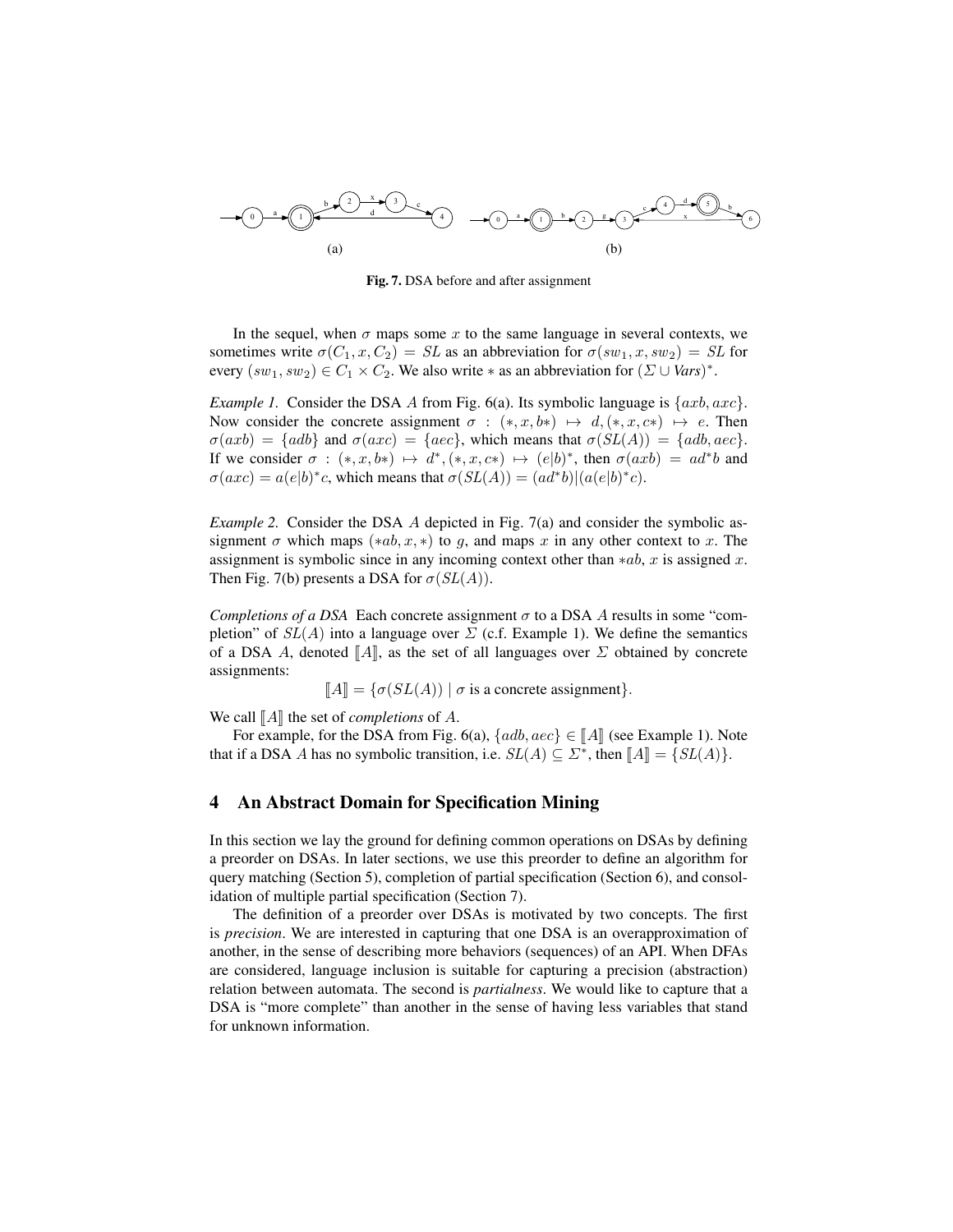

Fig. 8. Dimensions of the preorder on DSAs

#### 4.1 Preorder on DSAs

Our preorder combines precision and partialness. Since the notion of partialness is less standard, we first explain how it is captured for symbolic words. The consideration of symbolic words rather than DSAs allows us to ignore the dimension of precision and focus on partialness, before we combine the two.

#### Preorder on Symbolic Words

**Definition 4.** Let  $sw_1, sw_2$  be symbolic words.  $sw_1 \le sw_2$  if for every concrete assign*ment*  $\sigma_2$  *to* sw<sub>2</sub>, there is a concrete assignment  $\sigma_1$  to sw<sub>1</sub> such that  $\sigma_1(sw_1) = \sigma_2(sw_2)$ .

This definition captures the notion of a symbolic word being "more concrete" or "more complete" than another: Intuitively, the property that no matter how we fill in the unknown information in  $sw_2$  (using a concrete assignment), the same completion can also be obtained by filling in the unknowns of  $sw_1$ , ensures that every unknown of  $sw_2$  is also unknown in  $sw_1$  (which can be filled in the same way), but  $sw_1$  can have additional unknowns. Thus,  $sw_2$  has "no more" unknowns than  $sw_1$ . In particular,  $\{\sigma(sw_1) \mid \sigma \text{ is a concrete assignment}\}\supseteq \{\sigma(sw_2) \mid \sigma \text{ is a concrete assignment}\}.$ Note that when considering two concrete words  $w_1, w_2 \in \Sigma^*$  (i.e., without any variable),  $w_1 \leq w_2$  iff  $w_1 = w_2$ . In this sense, the definition of  $\leq$  over symbolic words is a relaxation of equality over words.

For example,  $abcd \geq ayd$  according to our definition. Intuitively, this replationship holds because  $abxcd$  is more complete (carries more information) than  $ayd$ .

Symbolic Inclusion of DSAs We now define the preorder over DSAs that combines precision with partialness. On the one hand, we say that a DSA  $A_2$  is "bigger" than  $A_1$ , if  $A_2$  describes more possible behaviors of the API, as captured by standard automata inclusion. For example, see the DSAs (a) and (b) in Fig. 8. On the other hand, we say that a DSA  $A_2$  is "bigger" than  $A_1$ , if  $A_2$  describes "more complete" behaviors, in terms of having less unknowns. For example, see the DSAs (c) and (d) in Fig. 8.

However, these examples are simple in the sense of "separating" the precision and the partialness dimensions. Each of these examples demonstrates one dimension only.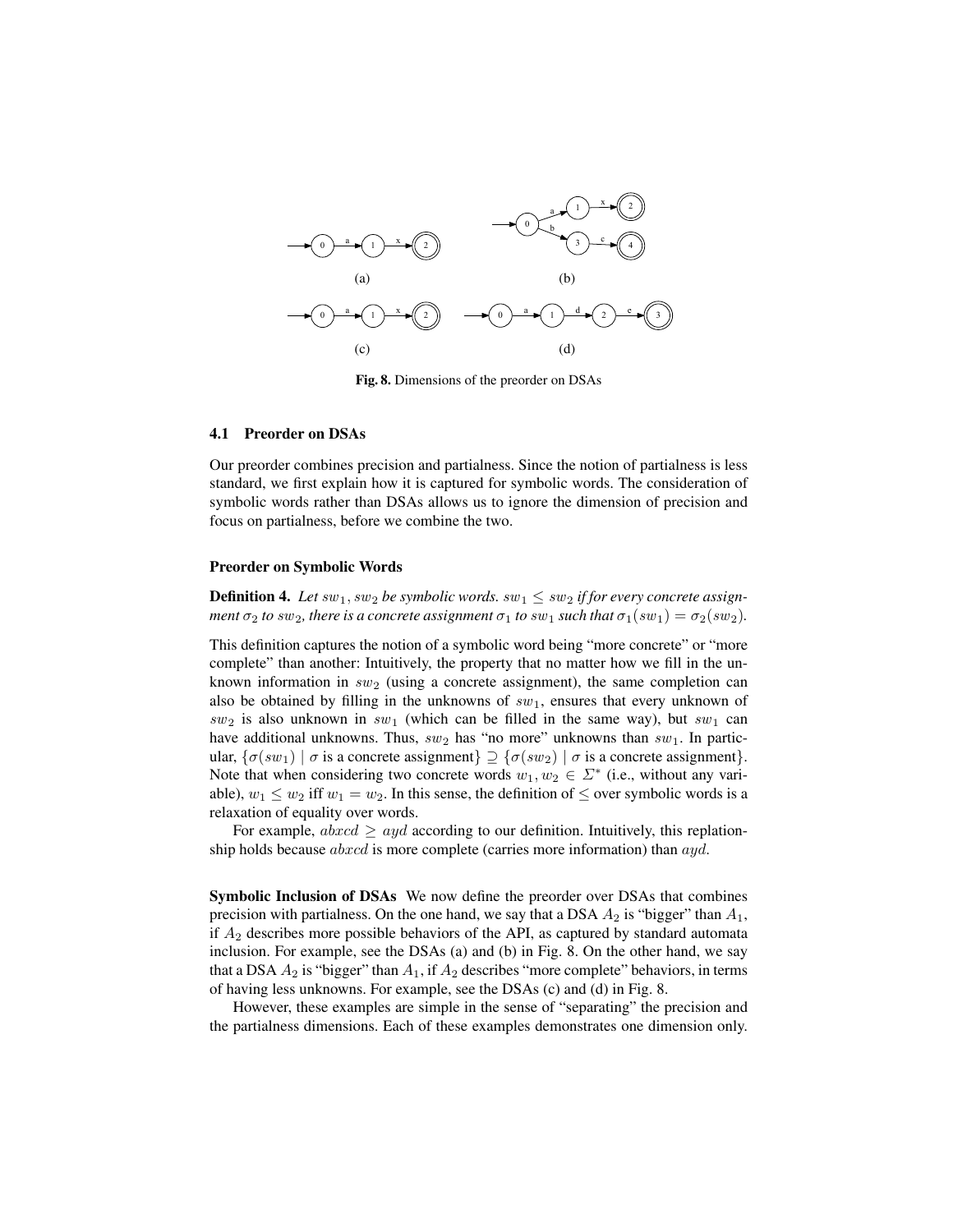We are also interested in handling cases that combine the two, such as cases where  $A_1$ and  $A_2$  represent more than one word, thus the notion of completeness of symbolic words alone is not applicable, and in addition the language of  $A_1$  is not included in the language of  $A_2$  per se, e.g., since some of the words in  $A_1$  are less complete than those of  $A_2$ . This leads us to the following definition.

**Definition 5** (symbolic-inclusion). A DSA  $A_1$  is symbolically-included in a DSA  $A_2$ , *denoted by*  $A_1 \leq A_2$ *, if for every concrete assignment*  $\sigma_2$  *of*  $A_2$  *there exists a concrete assignment*  $\sigma_1$  *of*  $A_1$ *, such that*  $\sigma_1(SL(A_1)) \subseteq \sigma_2(SL(A_2))$ *.* 

The above definition ensures that for each concrete language  $L_2$  that is a completion of  $A_2$ ,  $A_1$  can be assigned in a way that will result in its language being included in  $L_2$ . This means that the "concrete" parts of  $A_1$  and  $A_2$  admit the inclusion relation, and  $A_2$  is "more concrete" than  $A_1$ . Equivalently:  $A_1$  is symbolically-included in  $A_2$  iff for every  $L_2 \in [A_2]$  there exists  $L_1 \in [A_1]$  such that  $L_1 \subseteq L_2$ .

*Example 3.* The DSA depicted in Fig. 6(a) is symbolically-included in the one depicted in Fig. 6(b), since for any assignment  $\sigma_2$  to (b), the assignment  $\sigma_1$  to (a) that will yield a language that is included in the language of (b) is  $\sigma : (*, x, b*) \mapsto d, (*, x, c*) \mapsto e$ . Note that if we had considered assignments to a variable without a context, the same would not hold: If we assign to x the sequence d, the word adc from the assigned (a) will remain unmatched. If we assign  $e$  to x, the word aeb will remain unmatched. If we assign to x the language  $d|e$ , then both of the above words will remain unmatched. Therefore, when considering context-free assignments, there is no suitable assignment  $\sigma_1$ .

**Theorem 1.**  $\preceq$  *is reflexive and transitive.* 

Structural Inclusion As a basis for an algorithm for checking if symbolic-inclusion holds between two DSAs, we note that provided that any alphabet  $\Sigma'$  can be used in assignments, the following definition is equivalent to Definition 5.

**Definition 6.**  $A_1$  *is* structurally-included *in*  $A_2$  *if there exists a symbolic assignment*  $\sigma$ *to*  $A_1$  *such that*  $\sigma(SL(A_1)) \subseteq SL(A_2)$ *. We say that*  $\sigma$  witnesses *the structural inclusion of*  $A_1$  *in*  $A_2$ *.* 

**Theorem 2.** Let  $A_1$ ,  $A_2$  be DSAs. Then  $A_1 \preceq A_2$  iff  $A_1$  is structurally-included in  $A_2$ .

The following corollary provides another sufficient condition for symbolic-inclusion:

**Corollary 1.** *If*  $SL(A_1) \subseteq SL(A_2)$ *, then*  $A_1 \preceq A_2$ *.* 

*Example 4.* The DSA depicted in Fig. 9(a) is not symbolically-included in the one depicted in Fig. 9(b) since no symbolic assignment to (a) will substitute the symbolic word *axbg* by a (symbolic) word (or set of words) in (b). This is because assignments cannot "drop" any of the contexts of a variable (e.g., the outgoing bq context of x). Such assignments are undesirable since removal of contexts amounts to removal of observed behaviors.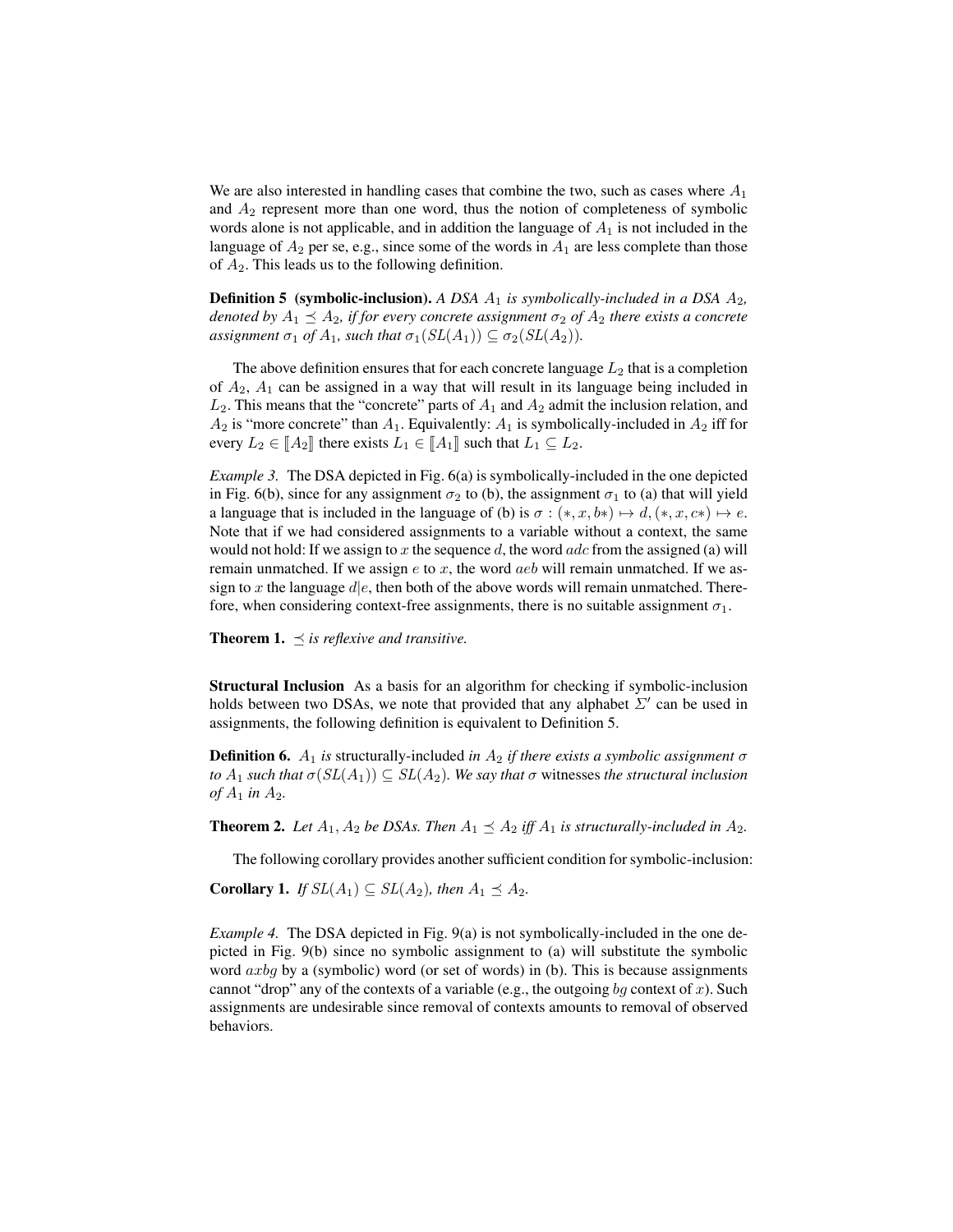

Fig. 9. Example for a case where there is no assignment to either (a) or (b) to show (a)  $\prec$  (b) or (b)  $\prec$  (a), and where there is such an assignment for (a) so that (a)  $\prec$  (c).

On the other hand, the DSA depicted in Fig. 9(a) is symbolically-included in the one depicted in Fig. 9(c), since there is a witnessing assignment that maintains all the contexts of  $x: \sigma : (a, x, b*) \mapsto d, (a, x, cf*) \mapsto h, (a, x, cg*) \mapsto eh^*e, (bya, x, *) \mapsto$  $d,(*,y,*) \mapsto zd$ . Assigning  $\sigma$  to (a) results in a DSA whose symbolic language is strictly included in the symbolic language of (c). Note that symbolic-inclusion holds despite of the fact that in  $(c)$  there is no longer a state with an incoming c event and both an outgoing  $f$  and an outgoing  $g$  events while being reachable from the state 1. This example demonstrates our interest in linear behaviors, rather than in branching behavior. Note that in this example, symbolic-inclusion would not hold if we did not allow to refer to contexts of any length (and in particular length  $> 1$ ).

#### 4.2 A Lattice for Specification Mining

As stated in Theorem 1,  $\preceq$  is reflexive and transitive, and therefore a preorder. However, it is not antisymmetric. This is not surprising, since for DFAs  $\prec$  collapses into standard automata inclusion, which is also not antisymmetric (due to the existence of different DFAs with the same language). In the case of DSAs, symbolic transitions are an additional source of problem, as demonstrated by the following example.

*Example 5.* The DSAs in Fig. 10 satisfy  $\preceq$  in both directions even though their symbolic languages are different. DSA (a) is trivially symbolically-included in (b) since the symbolic language of (a) is a subset of the symbolic language of (b) (see Corollary 1). Examining the example closely shows that the reason that symbolic-inclusion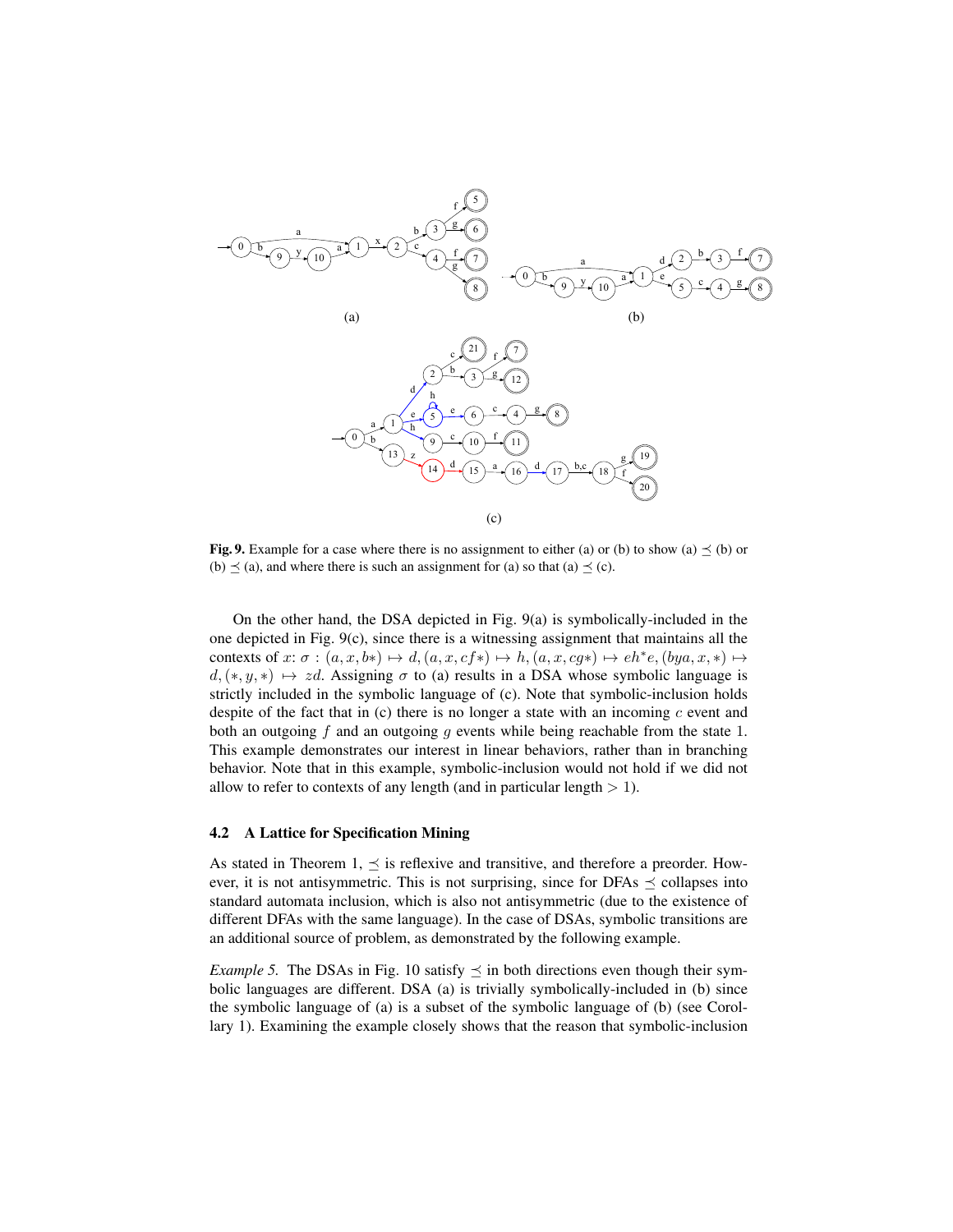

Fig. 10. Equivalent DSAs w.r.t. symbolic-inclusion

also holds in the other direction is the fact that the symbolic language of DSA (b) contains the symbolic word  $axb$ , as well as the concrete word  $adb$ , which is a completion of axb. In this sense,  $axb$  is subsumed by the rest of the DSA, which amounts to DSA (a).

In order to obtain a partial order we follow a standard construction of turning a preordered set to a partially ordered set. We first define the following equivalence relation based on  $\prec$ :

**Definition 7.** *DSAs*  $A_1$  *and*  $A_2$  *are symbolically-equivalent, denoted by*  $A_1 \equiv A_2$ *, iff*  $A_1 \preceq A_2$  *and*  $A_2 \preceq A_1$ *.* 

**Theorem 3.**  $\equiv$  *is an equivalence relation over the set* **DSA** *of all DSAs.* 

We now lift the discussion to the quotient set  $\text{DSA}/\equiv$ , which consists of the equivalence classes of DSA w.r.t. the  $\equiv$  equivalence relation.

**Definition 8.** *Let* [A<sub>1</sub>], [A<sub>2</sub>] ∈ **DSA**/ $\equiv$ *. Then* [A<sub>1</sub>]  $\sqsubseteq$  [A<sub>2</sub>] *if* A<sub>1</sub>  $\preceq$  A<sub>2</sub>*.* 

**Theorem 4.**  $\sqsubseteq$  *is a partial order over*  $\text{DSA}/\equiv$ *.* 

**Definition 9.** For DSAs  $A_1$  and  $A_2$ , we use  $union(A_1, A_2)$  to denote a union DSA for  $A_1$  and  $A_2$ , defined similarly to the definition of union of DFAs. That is,  $union(A_1, A_2)$ *is a DSA such that*  $SL($ *union* $(A_1, A_2)$  $) = SL(A_1) \cup SL(A_2)$ *.* 

**Theorem 5.** *Let*  $[A_1], [A_2] \in \mathbf{DSA}/\equiv$  *and let*  $union(A_1, A_2)$  *be a union DSA for*  $A_1$ *and*  $A_2$ *. Then* [union( $A_1$ *,*  $A_2$ )] *is the least upper bound of* [ $A_1$ ] *and* [ $A_2$ ] *w.r.t.*  $\sqsubseteq$ *.* 

Corollary 2.  $(DSA/\equiv, \sqsubseteq)$  *is a join semi-lattice.* 

The ⊥ element in the lattice is the equivalence class of a DSA for  $\emptyset$ . The  $\top$  element is the equivalence class of a DSA for  $\mathbb{Z}^*$ .

# 5 Query Matching using Symbolic Simulation

Given a query in the form of a DSA, and a database of other DSAs, query matching attempts to find DSAs in the database that symbolically include the query DSA. In this section, we describe a notion of simulation for DSAs, which precisely captures the preorder on DSAs and serves a basis of core algorithms for manipulating symbolic automata. In particular, in Section 5.2, we provide an algorithm for computing symbolic simulation that can be directly used to determine when symbolic inclusion holds.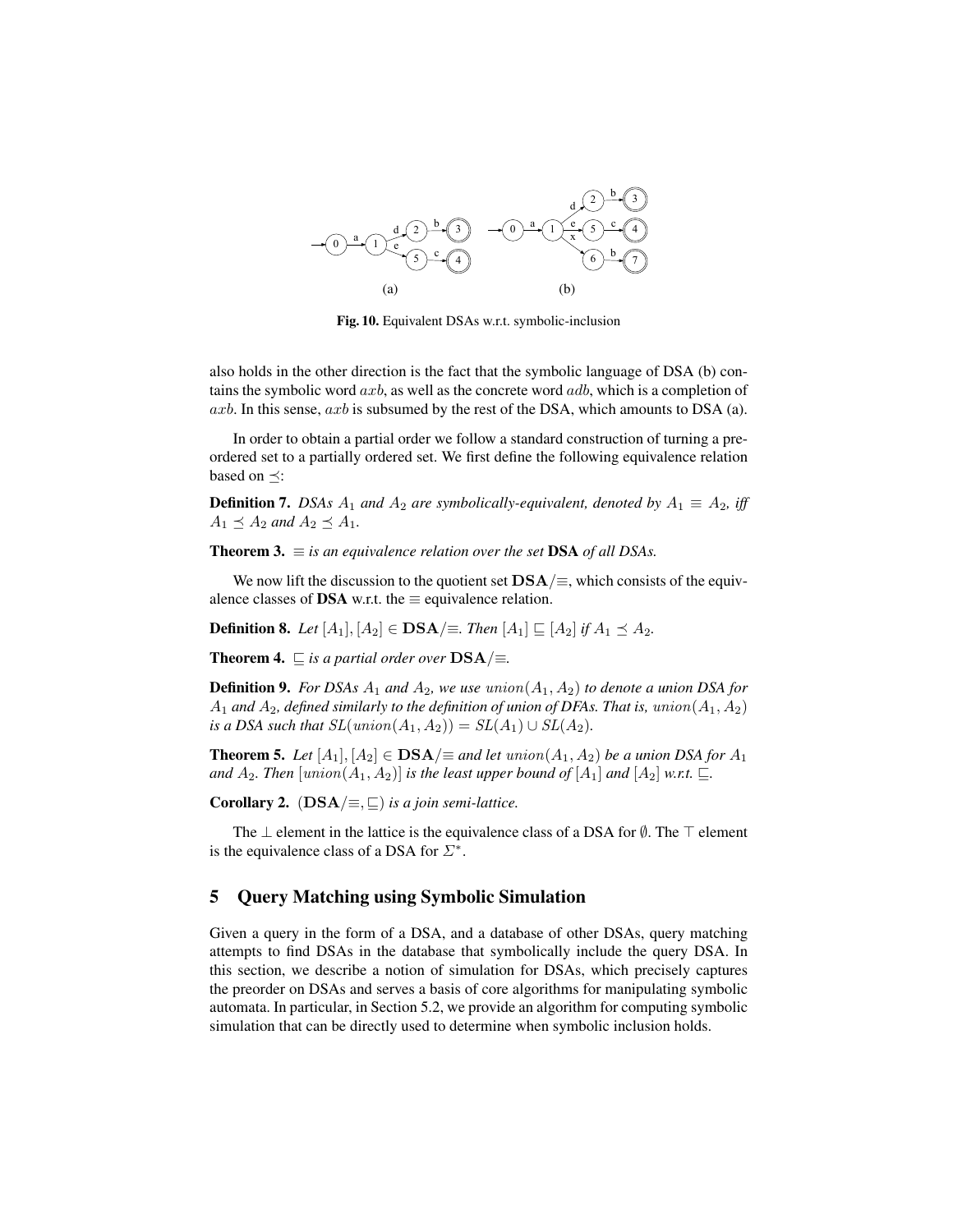#### 5.1 Symbolic Simulation

Let  $A_1$  and  $A_2$  be DSAs  $\langle Q_1, \delta_1, \iota_1, F_1 \rangle$  and  $\langle Q_2, \delta_2, \iota_2, F_2 \rangle$ , respectively.

**Definition 10.** *A relation*  $H \subseteq Q_1 \times (2^{Q_2} \setminus \{\emptyset\})$  *is a symbolic simulation from*  $A_1$  *to* A<sup>2</sup> *if it satisfies the following conditions:*

*(a)*  $(\iota_1, \{\iota_2\}) \in H$ ;

*(b) for every*  $(q, B) \in H$ *, if* q *is a final state, some state in* B *is final*;

- *(c) for every*  $(q, B) \in H$  *and*  $q' \in Q_1$ *, if*  $q' = \delta_1(q, a)$  *for some*  $a \in \Sigma$ *,* 
	- $\exists B' \text{ s.t. } (q', B') \in H \land B' \subseteq \{q_2' \mid \exists q_2 \in B \text{ s.t. } q_2' = \delta_2(q_2, a)\};$

*(d) for every*  $(q, B) \in H$  *and*  $q' \in Q_1$ *, if*  $q' = \delta_1(q, x)$  *for*  $x \in V$ *ars,* 

 $\exists B' \text{ s.t. } (q', B') \in H \land B' \subseteq \{q_2' \mid \exists q_2 \in B \text{ s.t. } q_2' \text{ is reachable from } q_2\}.$ 

We say that  $(q', B')$  in the third or fourth item above is a witness for  $((q, B), l)$ *, or an* l-witness *for*  $(q, B)$  *for*  $l \in \Sigma \cup Vars$ *. Finally,*  $A_1$  *is* symbolically simulated *by*  $A_2$  *if there exists a symbolic simulation*  $H$  *from*  $A_1$  *to*  $A_2$ *.* 

In this definition, a state q of  $A_1$  is simulated by a nonempty set B of states from  $A<sub>2</sub>$ , with the meaning that their union overapproximates all of its outgoing behaviors. In other words, the role of q in  $A_1$  is "split" among the states of B in  $A_2$ . A "split" arises from symbolic transitions, but the "split" of the target of a symbolic transition can be propagated forward for any number of steps, thus allowing states to be simulated by sets of states even if they are not the target of a symbolic transition. This accounts for splitting that is performed by an assignment with a context longer than one. Note that since we consider *deterministic* symbolic automata, the sizes of the sets used in the simulation are monotonically decreasing, except for when a target of a symbolic transition is considered, in which case the set increases in size.

Note that a state  $q_1$  of  $A_1$  can participate in more than one simulation pair in the computed simulation, as demonstrated by the following example.

*Example 6.* Consider the DSAs in Fig. 9(a) and (c). In this case, the simulation will be

 $H = \{ (0, {0}), (1, {1}), (2, {2, 6, 9}), (3, {3}), (4, {4, 10}), (5, {7}), (6, {12}) \}$  $(7, {11}), (8, {8}), (9, {13}), (10, {15}), (1, {16}), (2, {17}), (4, {18}),$  $(7, \{20\}), (8, \{19\}), (3, \{18\}), (5, \{20\}), (6, \{19\})$ .

One can see that state 2 in (a), which is the target of the transition labeled  $x$ , is "split" between states 2, 6 and 9 of (c). In the next step, after seeing  $b$  from state 2 in (a), the target state reached (state 3) is simulated by a singleton set. On the other hand, after seeing  $c$  from state  $2$  in (a), the target state reached (state  $4$ ), is still "split", however this time to only two states: 4 and 10 in (c). In the next step, no more splitting occurs.

Note that the state 1 in (a) is simulated both by  $\{1\}$  and by  $\{16\}$ . Intuitively, each of these sets simulates the state 1 in another incoming context ( $a$  and  $b$  respectively).

**Theorem 6 (Soundness).** For all DSAs  $A_1$  and  $A_2$ , if there is a symbolic simulation H *from*  $A_1$  *to*  $A_2$ *, then*  $A_1 \preceq A_2$ *.*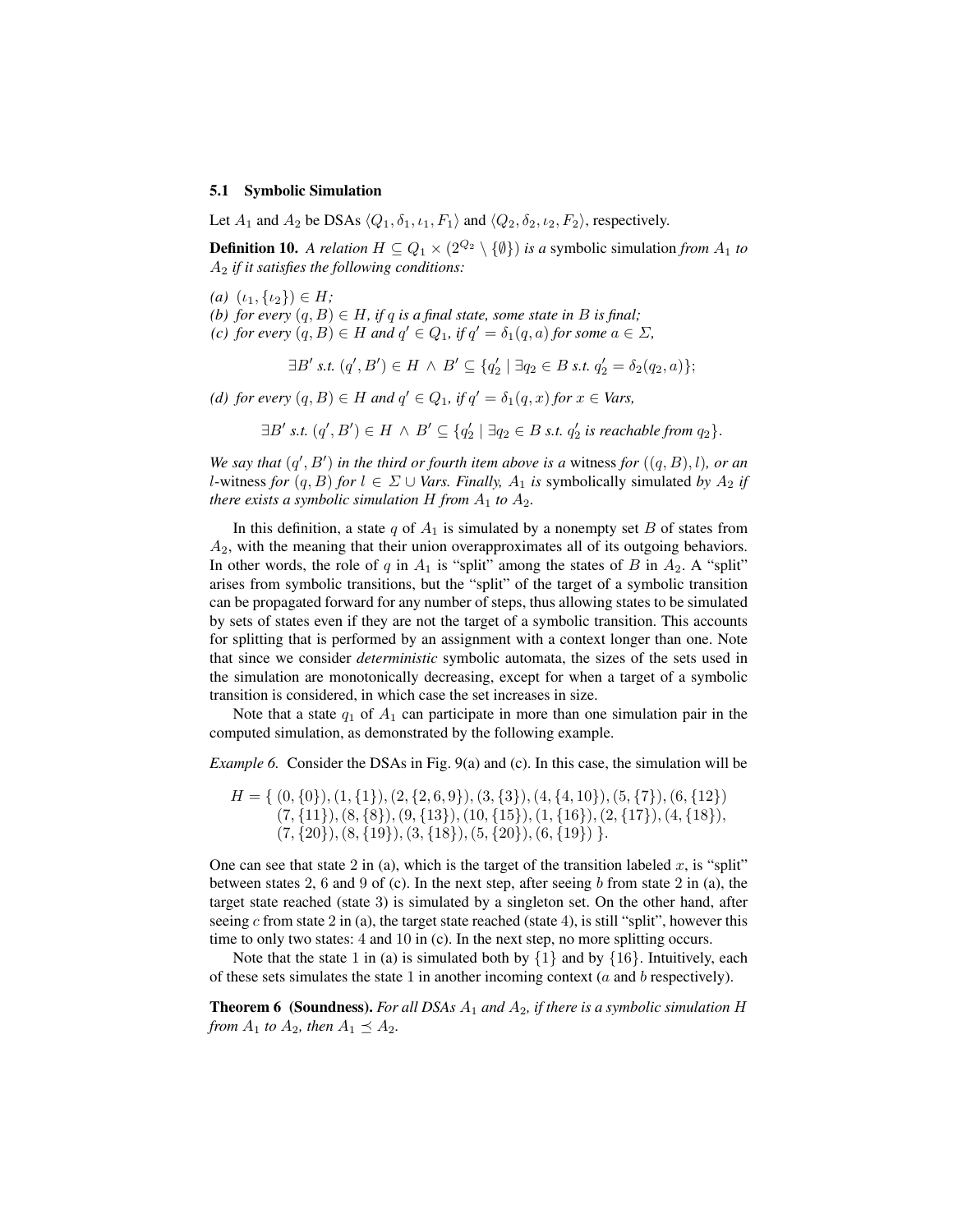Our proof of this theorem uses Theorem 2 and constructs a desired symbolic assignment  $\sigma$  that witnesses structural inclusion of  $A_1$  in  $A_2$  explicitly from H. This construction shows, for any symbolic word in  $SL(A_1)$ , the assignment (completion) to all variables in it (in the corresponding context). Taken together with our next completeness theorem (Theorem 7), this construction supports a view that a symbolic simulation serves as a finite representation of symbolic assignment in the preorder. We develop this further in Section 6.

**Theorem 7 (Completeness).** *For al DSAs A<sub>1</sub> and A<sub>2</sub>, if*  $A_1 \leq A_2$ *, then there is a symbolic simulation*  $H$  *from*  $A_1$  *to*  $A_2$ *.* 

#### 5.2 Algorithm for Checking Simulation

A maximal symbolic simulation relation can be computed using a greatest fixpoint algorithm (similarly to the standard simulation). A naive implementation would consider all sets in  $2^{Q_2}$ , making it exponential.

More efficiently, we obtain a symbolic simulation relation  $H$  by an algorithm that traverses both DSAs simultaneously, starting from  $(\iota_1, {\iota_2})$ , similarly to a computation of a product automaton. For each pair  $(q_1, B_2)$  that we explore, we make sure that if  $q_1 \in F_1$ , then  $B_2 \cap F_2 \neq \emptyset$ . If this is not the case, the pair is removed. Otherwise, we traverse all the outgoing transitions of  $q_1$ , and for each one, we look for a *witness* in the form of another simulation pair, as required by Definition 10 (see below). If a witness is found, it is added to the list of simulation pairs that need to be explored. If no witness is found, the pair  $(q_1, B_2)$  is removed. When a simulation pair is removed, any simulation pair for which it is a witness and no other witness exists is also removed (for efficiency, we also remove all its witnesses that are not witnesses for any other pairs). If at some point  $(\iota^1, {\{\iota^2\}})$  is removed, then the algorithm concludes that  $A_1$  is not symbolically simulated by  $A_2$ . If no more pairs are to be explored, the algorithm concludes that there is a symbolic simulation, and it is returned.

Consider a candidate simulation pair  $(q_1, B_2)$ . When looking for a witness for some transition of  $q_1$ , a crucial observation is that if some set  $B'_2 \subseteq Q_2$  simulates a state  $q'_1 \in Q_1$ , then any superset of  $B'_2$  also simulates  $q'_1$ . Therefore, as a witness we add the *maximal* set that fulfills the requirement: if we fail to prove that  $q'_1$  is simulated by the maximal candidate for  $B_2'$ , then we will also fail with any other candidate, making it unnecessary to check.

Specifically, for an a-transition, where  $a \in \Sigma$ , from  $q_1$  to  $q'_1$ , the witness is  $(q'_1, B'_2)$ where  $B'_2 = \{q'_2 \mid \exists q_2 \in B_2 \text{ s.t. } q'_2 = \delta_2(q_2, a)\}\.$  If  $B'_2 = \emptyset$  then no witness exists. For a symbolic transition from  $q_1$  to some  $q'_1$ , the witness is  $(q'_1, B'_2)$  where  $B'_2$  is the set of all states reachable from the states in  $B_2$  (note that  $B'_2 \neq \emptyset$  as it contains at least the states of  $B_2$ ). In both cases, if  $q'_1$  is a final state, we make sure that  $B'_2$  contains at least one final state as well. Otherwise, no witness exists.

In order to prevent checking the same simulation pair, or related pairs, over and over again, we keep all removed pairs. When a witness  $(q'_1, B'_2)$  is to be added as a simulation pair, we make sure that no simulation pair  $(q'_1, B''_2)$  where  $B'_2 \subseteq B''_2$  was already removed. If such a pair was removed, then clearly,  $(q_1^{\prime},B_2^{\prime})$  will also be removed. Moreover, since  $B_2'$  was chosen as the maximal set that fulfills the requirement, any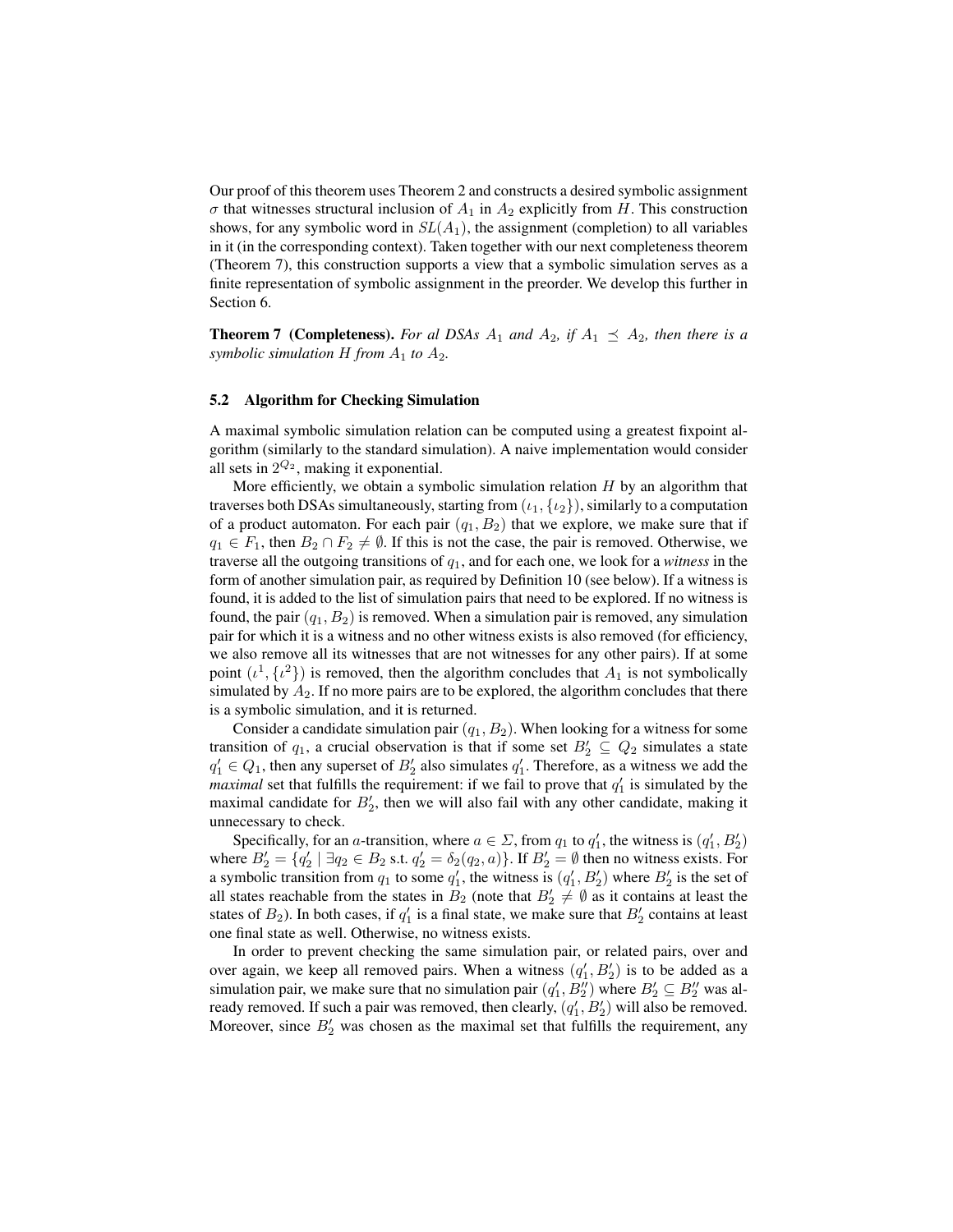other possible witness will comprise of its subset and will therefore also be removed. Thus, in this case, no witness is obtained.

As an optimization, when for some simulation pair  $(q_1, B_2)$  we identify that all the witnesses reachable from it have been verified and remained as simulation pairs, we mark  $(q_1, B_2)$  as verified. If a simulation pair  $(q_1, B_2')$  is to be added as a witness for some pair where  $B'_2 \supseteq B_2$ , we can automatically conclude that  $(q_1, B'_2)$  will also be verified. We therefore mark it immediately as verified, and consider the witnesses of  $(q_1, B_2)$  as its witnesses as well. Note that in this case, the obtained witnesses are not maximal. Alternatively, it is possible to simply use  $(q_1, B_2)$  instead of  $(q_1, B_2')$ . Since this optimization damages the maximality of the witnesses, it is not used when maximal witnesses are desired (e.g., when looking for all possible unknown elimination results).

*Example 7.* Consider the DSAs depicted in Fig. 9(a) and (c). A simulation between these DSAs was presented in Example 6. We now present the simulation computed by the above algorithm, where "maximal" sets are used as the sets simulating a given state.

$$
H = \{(0, \{0\}), (1, \{1\}), (2, \{1, ..., 12, 21\}), (3, \{3\}), (4, \{4, 10, 21\}), (5, \{7\}), (6, \{12\}), (7, \{11\}), (8, \{8\}), (9, \{13\}), (10, \{13, ..., 20\}), (1, \{16\}), (2, \{16, ..., 20\}), (3, \{18\}), (4, \{18\}), (5, \{20\}), (6, \{19\}), (7, \{20\}), (8, \{19\})\}.
$$

For example, the pair  $(2, \{1, ..., 12, 21\})$  is computed as an x-witness for  $(1, \{1\})$ , even though the subset  $\{2,6,9\}$  of  $\{1, ..., 12, 21\}$  suffices to simulate state 2.

### 6 Completion using Unknown Elimination

Let  $A_1$  be a DSA that is symbolically-included in  $A_2$ . This means that the "concrete" parts" of  $A_1$  exist in  $A_2$  as well, and the "partial" parts of  $A_1$  have some completion in  $A_2$ . Our goal is to be able to eliminate (some of) the unknowns in  $A_1$  based on  $A_2$ . This amounts to finding a (possibly symbolic) assignment to  $A_1$  such that  $\sigma(SL(A_1)) \subseteq$  $SL(A<sub>2</sub>)$  (whose existence is guaranteed by Theorem 2).

We are interested in providing some *finite* representation of an assignment  $\sigma$  derived from a simulation H. Namely, for each variable  $x \in Vars$ , we would like to represent in some finite way the assignments to  $x$  in *every* possible context in  $A_1$ . When the set of contexts in  $A_1$  is finite, this can be performed for every symbolic word (context) separately as described in the proof of Theorem 6. However, in this section we also wish to handle cases where the set of possible contexts in  $A_1$  is infinite.

We choose a unique witness for every simulation pair  $(q_1, B_2)$  in H and every transition  $l \in \Sigma \cup Vars$  from  $q_1$ . Whenever we refer to an *l*-witness of  $(q_1, B_2)$  in the rest of this section, we mean this chosen witness. The reason for making this choice will become clear later on.

Let  $x \in Vars$  be a variable. To identify the possible completions of x, we identify all the symbolic transitions labeled by x in  $A_1$ , and for each such transition we identify all the states of  $A_2$  that participate in simulating its source and target states,  $q_1$  and  $q'_1$  respectively. The states simulating  $q_1$  and  $q'_1$  are given by states in simulation pairs  $(q_1, B_2) \in H$  and  $(q'_1, B'_2) \in H$  respectively. The paths in  $A_2$  between states in  $B_2$  and  $B_2'$  will provide the completions (assignments) of x, where the corresponding contexts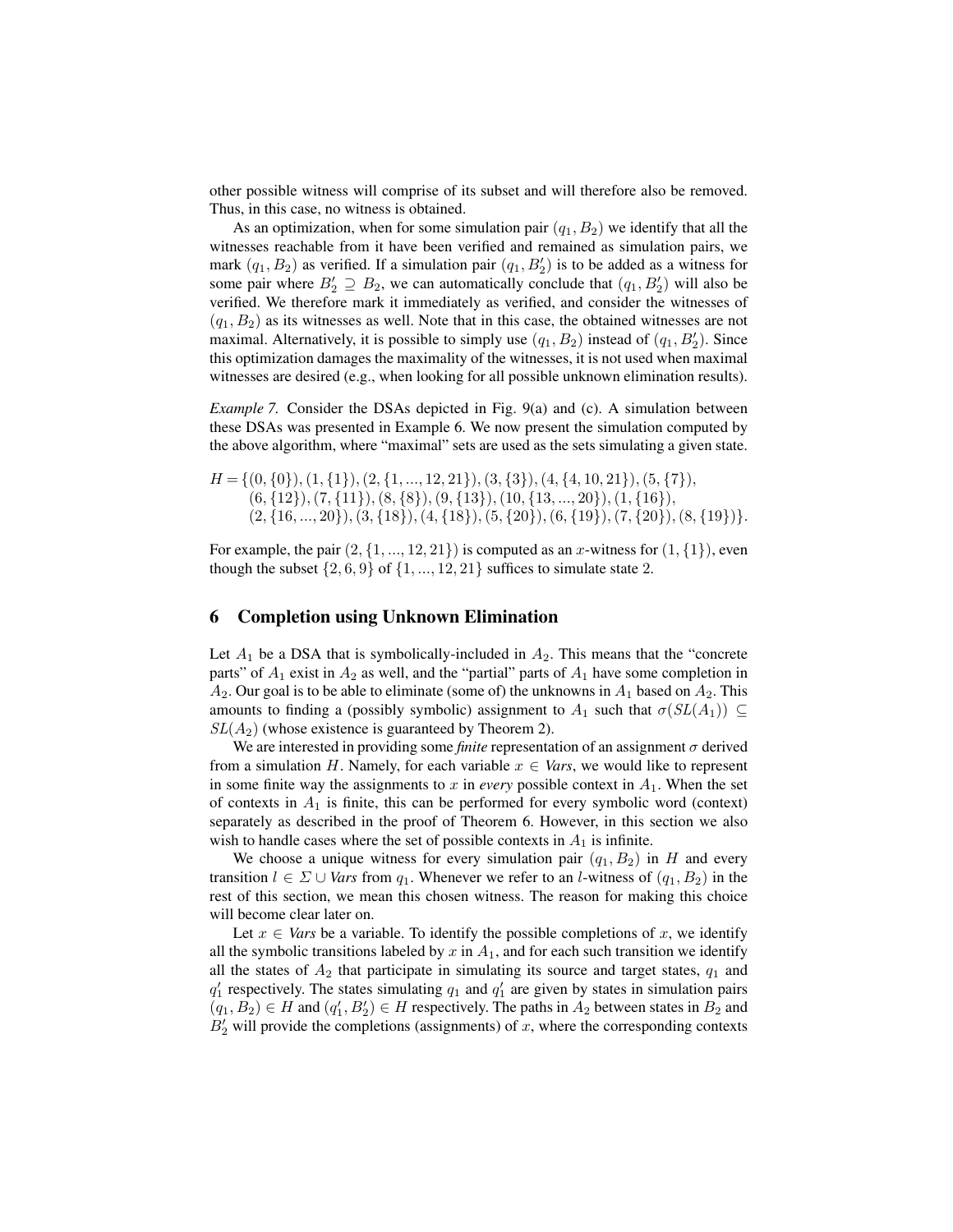will be obtained by tracking the paths in  $A_1$  that lead to (and from) the corresponding simulation pairs, where we make sure that the sets of contexts are pairwise disjoint.

Formally, for all  $q_1, q'_1, x$  with  $\delta(q_1, x) = q'_1$ , we do the following:

- (a) For every simulation pair  $(q_1, B_2) \in H$  we compute a set of incoming contexts, denoted in(q1, B2) (see *computation of incoming contexts* in the next page). These contexts represent the incoming contexts of  $q_1$  under which it is simulated by  $B_2$ . The sets  $in(q_1, B_2)$  are computed such that the sets of different  $B_2$  sets are pairwise-disjoint, and form a partition of the set of incoming contexts of  $q_1$  in  $A_1$ .
- (b) For every  $(q'_1, B'_2) \in H$  which is an x-witness of some  $(q_1, B_2) \in H$ , and for every  $q_2' \in B_2'$ , we compute a set of outgoing contexts, denoted  $out(q_1', B_2', q_2')$  (see *computation of outgoing contexts*). These contexts represent the outgoing contexts of  $q'_1$  under which it is simulated by the state  $q'_2$  of  $B'_2$ . The sets  $out(q'_1, B'_2, q'_2)$  are computed such that the sets of different states  $q'_2 \in B'_2$  are pairwise-disjoint and form a partition of the set of outgoing contexts of  $q'_1$  in  $A_1$ .
- (c) For every pair of simulation pairs  $(q_1, B_2), (q'_1, B'_2) \in H$  where  $(q'_1, B'_2)$  is an x-witness, and for every pair of states  $q_2 \in B_2$  and  $q'_2 \in B'_2$ , such that  $q_2$  "contributes"  $q'_2$  to the witness (see *computation of outgoing contexts*), we compute the set of words leading from  $q_2$  to  $q'_2$  in  $A_2$ . We denote this set by  $lang(q_2, q'_2)$ . The "contribution" relation ensures that for every state  $q_2 \in B_2$  there is at most one state  $q_2' \in B_2'$  such that  $lang(q_2, q_2') \neq \emptyset$ .
- (d) Finally, for every pair of simulation pairs  $(q_1, B_2), (q'_1, B'_2) \in H$  where  $(q'_1, B'_2)$ is an x-witness of  $(q_1, B_2)$ , and for every pair of states  $q_2 \in B_2$  and  $q'_2 \in B'_2$ , if  $in(q_1, B_2) \neq \emptyset$  and  $out(q'_1, B'_2, q'_2) \neq \emptyset$  and  $lang(q_2, q'_2) \neq \emptyset$ , then we define  $\sigma(in(q_1, B_2), x, out(q'_1, B'_2, q'_2)) = lang(q_2, q'_2)$ . For all other contexts,  $\sigma$  is defined arbitrarily.

Note that in step (d), for all the states  $q_2 \in B_2$  the same set of incoming contexts is used  $(in(q_1, B_2))$ , whereas for every  $q'_2 \in B'_2$ , a separate set of outgoing contexts is used  $(out(q_1, B'_2, q'_2))$ . This means that assignments to x that result from states in the same  $B_2$  do not differ in their incoming context, but they differ by their outgoing contexts, as ensured by the property that the sets  $out(q'_1, B'_2, q'_2)$  of different states  $q'_2 \in$  $B_2'$  are pairwise-disjoint. Assignments to x that result from states in different  $B_2$  sets differ in their incoming context, as ensured by the property that the sets  $in(q_1, B_2)$ of different  $B_2$  sets are pairwise-disjoint. Assignments to x that result from different transitions labeled by  $x$  also differ in their incoming contexts, as ensured by the property that  $A_1$  is deterministic, and hence the set of incoming contexts of each state in  $A_1$  are pairwise disjoint. Altogether, there is a unique combination of incoming and outgoing contexts for each assignment of  $x$ .

*Computation of Incoming Contexts:* To compute the set  $in(q_1, B_2)$  of incoming contexts of  $q_1$  under which it is simulated by  $B_2$ , we define the *witness graph*  $G_W$  =  $(Q_W, \delta_W)$ . This is a labeled graph whose states  $Q_W$  are all simulation pairs, and whose transitions  $\delta_W$  are given by the witness relation:  $((q'_1, B'_2), l, (q''_1, B''_2)) \in \delta_W$ iff  $(q_1'', B_2'')$  is a *l*-witness of  $(q_1', B_2')$ .

To compute  $in(q_1, B_2)$ , we derive from  $G_W$  a DSA, denoted  $A_W(q_1, B_2)$ , by setting the initial state to  $(\iota^1, {\{\iota^2\}})$  and the final state to  $(q_1, B_2)$ . We then define  $in(q_1, B_2)$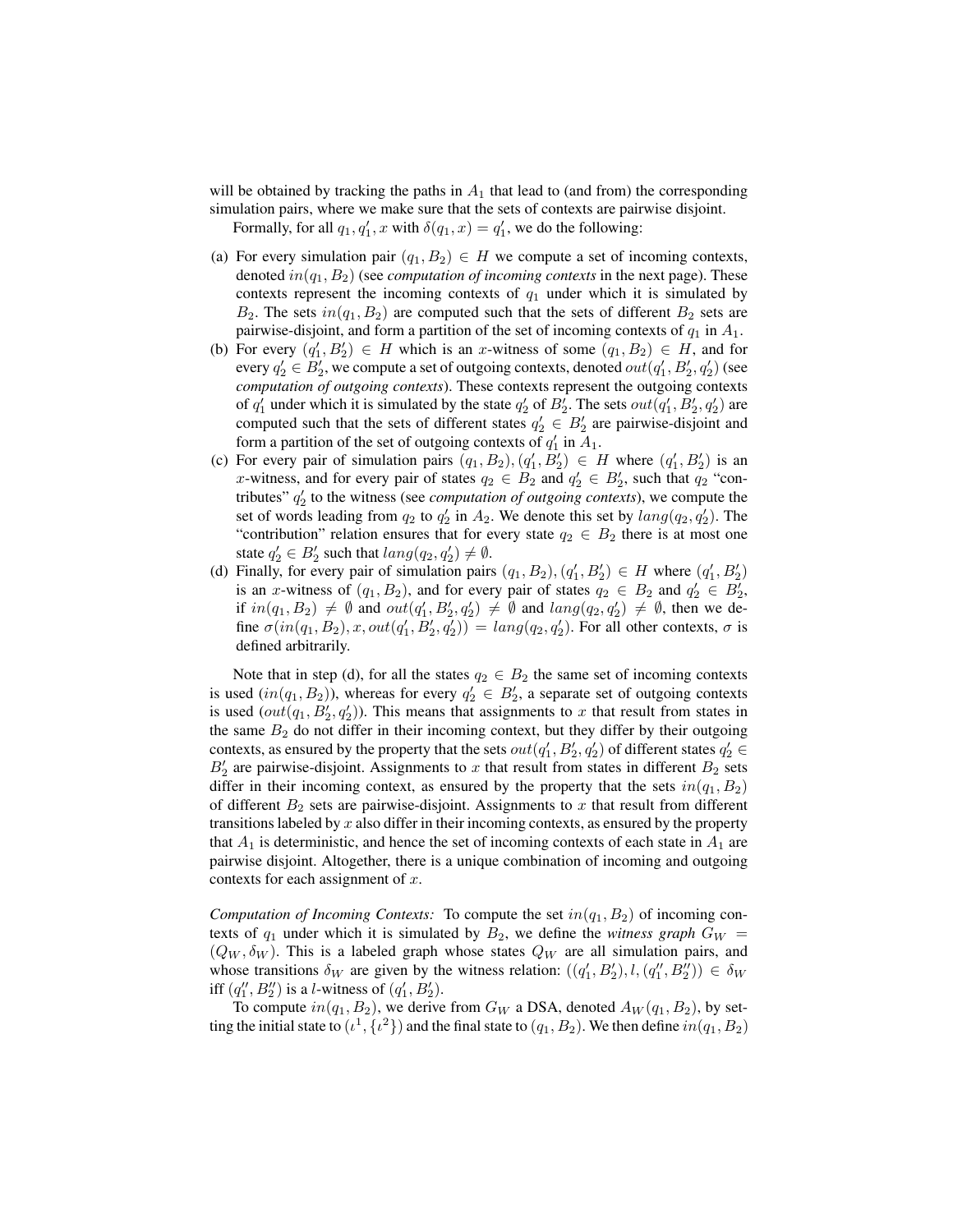to be  $SL(A_W(q_1, B_2))$ , describing all the symbolic words leading from  $(\iota^1, {\{\iota^2\}})$  to  $(q_1, B_2)$  along the witness relation. These are the contexts in  $A_1$  for which this witness is relevant.

By our particular choice of witnesses for  $H$ , the witness graph is deterministic and hence each incoming context in it will lead to at most one simulation pair. Thus, the sets  $in(q_1, B_2)$  partition the incoming contexts of  $q_1$ , making the incoming contexts  $in(q_1, B_2)$  of different sets  $B_2$  pairwise-disjoint.

Computation of Outgoing Contexts: To compute the set  $out(q'_1, B'_2, q'_2)$  of outgoing contexts of  $q'_1$  under which it is simulated by the state  $q'_2$  of  $B'_2$ , we define a *contribution relation* based on the witness relation, and accordingly a *contribution graph*  $G_C$ . Namely, for  $(q_1, B_2), (q''_1, B''_2) \in H$  such that  $(q''_1, B''_2)$  is an *l*-witness of  $(q_1, B_2)$ , we say that  $q_2 \in B_2$  "contributes"  $q_2'' \in B_2''$  to the witness if  $q_2$  has a corresponding ltransition (if  $l \in \Sigma$ ) or a corresponding path (if  $l \in Vars$ ) to  $q''_2$ . If two states  $q_2 \neq q'_2$  in  $B_2$  contribute the same state  $q''_2 \in B''_2$  to the witness, then we keep only one of them in the contribution relation.

The *contribution graph* is a labeled graph  $G_C = (Q_C, \delta_C)$  whose states  $Q_C$  are triples  $(q_1, B_2, q_2)$  where  $(q_1, B_2) \in H$  and  $q_2 \in B_2$ . In this graph, a transition  $((q_1, B_2, q_2), l, (q''_1, B''_2, q''_2)) \in \delta_C$  exists iff  $(q''_1, B''_2)$  is an *l*-witness of  $(q_1, B_2)$  and  $q_2$ contributes  $q_2''$  to the witness. Note that  $G_C$  refines  $G_W$  in the sense that its states are substates of  $G_W$  and so are its transitions. However, unlike  $W_C$ ,  $G_C$  is nondeterministic since multiple states  $q_2 \in B_2$  can have outgoing *l*-transitions.

To compute  $out(q'_1, B'_2, q'_2)$  we derive from  $G_C$  a nondeterministic version of our symbolic automaton, denoted  $A_C(q'_1, B'_2, q'_2)$ , by setting the initial state to  $(q'_1, B'_2, q'_2)$ and the final states to triples  $(q_1, B_2, q_2)$  where  $q_1$  is a final state of  $A_1$  and  $q_2$  is a final state in  $A_2$ . Then  $out(q'_1, B'_2, q'_2) = SL(A_C(q'_1, B'_2, q'_2))$ . This is the set of outgoing contexts of  $q'_1$  in  $A_1$  for which the state  $q'_2$  of the simulation pair  $(q'_1, B'_2)$  is relevant. That is, it is used to simulate some outgoing path of  $q'_1$  leading to a final state.

However, the sets  $SL(A_C(q'_1, B'_2, q'_2))$  of different  $q'_2 \in B'_2$  are not necessarily disjoint. In order to ensure disjoint sets of outgoing contexts  $out(q'_1, B'_2, q'_2)$  for different states  $q'_2$  within the same  $B'_2$ , we need to associate contexts in the intersection of the outgoing contexts of several triples with one of them. Importantly, in order to ensure "consistency" in the outgoing contexts associated with different, but related triples, we require the following *consistency property*: If  $\delta_W((q_1, B_2), sw) = (q'_1, B'_2)$  then for every  $q_2' \in B_2', \{sw\} \cdot out(q_1', B_2', q_2') \subseteq \bigcup \{out(q_1, B_2, q_2) \mid q_2 \in B_2 \land (q_1', B_2', q_2') \in$  $\delta_C((q_1, B_2, q_2), sw)$ .

This means that the outgoing contexts associated with some triple  $(q'_1, B'_2, q'_2)$  are a subset of the outgoing contexts of triples that lead to it in  $G_C$ , truncated by the corresponding word that leads to  $(q'_1, B'_2, q'_2)$ .

Note that this property holds trivially if  $out(q'_1, B'_2, q'_2) = SL(A_C(q'_1, B'_2, q'_2))$ , as is the case if these sets are already pairwise-disjoint and no additional manipulation is needed. The following lemma ensures that if the intersections of the *out* sets of different  $q_2'$  states in the same set  $B_2'$  are eliminated in a way that satisfies the consistency property, then correctness is guaranteed. In many cases (including the case where  $A_1$ contains no loops, and the case where no two symbolic transitions are reachable from each other) this can be achieved by simple heuristics. In addition, in many cases the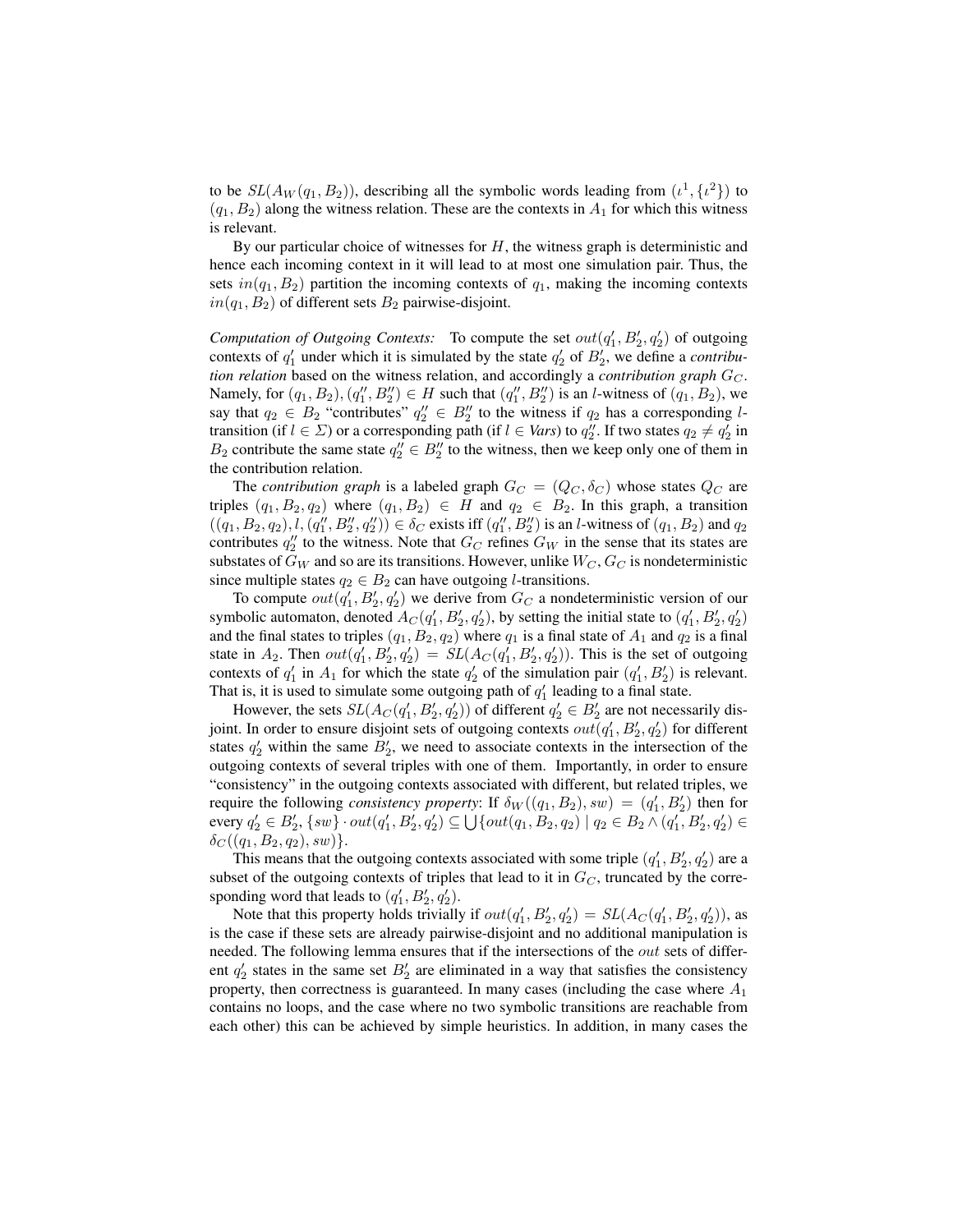simulation H can be manipulated such that the sets  $SL(A_C(q'_1, B'_2, q'_2))$  themselves will become pairwise disjoint.

**Lemma 1.** If for every  $(q'_1, B'_2, q'_2) \in Q_C$ ,  $out(q'_1, B'_2, q'_2) \subseteq SL(A_C(q'_1, B'_2, q'_2)),$  $and for every (q'_1, B'_2) \in Q_W$ ,  $\bigcup_{q'_2 \in B'_2} out(q'_1, B'_2, q'_2) = \bigcup_{q'_2 \in B'_2} SL(A_C(q'_1, B'_2, q'_2)),$ *and the consistency property holds then the assignment* σ *defined as above satisfies*  $\sigma(SL(A_1)) \subseteq SL(A_2)$ .

*Example 8.* Consider the simulation H from Example 6, computed for the DSAs from Fig.  $9(a)$  and (c). Unknown elimination based on H will yield the following assignment:  $\sigma(a,x,b(f|g)) = d, \sigma(a,x,cg) = eh^*e, \sigma(a,x,cf) = h, \sigma(bya,x,(b|c)(f|g)) =$  $d, \sigma(b, y, ax(b|c)(f|g)) = zd$ . All other contexts are irrelevant and assigned arbitrarily. The assignments to x are based on the symbolic transition  $(1, x, 2)$  in (a) and on the simulation pairs  $(1,\{1\})$ ,  $(1,\{16\})$  and their x-witnesses  $(2,\{2,6,9\})$ ,  $(2,\{17\})$ respectively. Namely, consider the simulation pair  $(q_1, B_2) = (1, \{1\})$  and its witness  $(q'_1, B'_2) = (2, {2, 6, 9})$ . Then  $B_2 = {1}$  contributed the incoming context  $in(1, {1}) = a$ , and each of the states  $2, 6, 9 \in B'_2 = {2, 6, 9}$ , contributed the outgoing contexts  $out(2, {2, 6, 9}, 2) = b(f|g), out(2, {2, 6, 9}, 6) = cg, out(2, {2, 6, 9}, 9) =$  $cf$  respectively. In this example the *out* sets are pairwise-disjoint, thus no further manipulation is needed. Note that had we considered the simulation computed in Example 7, where the x-witness for  $(1, \{1\})$  is  $(2, \{2, \ldots 12, 20\})$ , we would still get the same assignment since for any  $q \neq 2, 6, 9$ ,  $out(2, {2, \ldots 12, 20}, q) = \emptyset$ . Similarly,  $(1,\{16\})$  contributed  $in(1,\{16\}) = bya$  and the (only) state  $17 \in \{17\}$  contributed  $out(2, {17}, 17) = (b|c)(f|g)$ . The assignment to y is based on the symbolic transition  $(9, x, 10)$  and the corresponding simulation pair  $(9, \{13\})$  and its y-witness  $(10, \{15\})$ .

### 7 Consolidation using Join and Minimization

Consolidation consists of (1) union, which corresponds to join in the lattice over equivalence classes, and (2) choosing a "most complete" representative from an equivalence class, where "most complete" is captured by having a minimal set of completions.

Note that DSAs  $A$ ,  $A'$  in the same equivalence class do not necessarily have the same set of completions. Therefore, it is possible that  $[[A]] \neq [[A']]$  (as is the case in Ex-<br>apple 5). A DSA, A is "most complete" in its equivalence close if there is no equivalent ample 5). A DSA A is "most complete" in its equivalence class if there is no equivalent DSA A' such that  $[[A']] \subset [[A]]$ . Thus, A is most complete if its set of completions is minimal minimal.

Let  $A$  be a DSA for which we look for an equivalent DSA  $A'$  that is most complete. If [A] itself is not minimal, there exists A' such that A' is equivalent to A but  $[A'] \subset \mathbb{R}$  and  $A$  Equivalence means that (1) for every  $I' \subset \mathbb{R}$  all there exists  $I \subset \mathbb{R}$  all such that [A]. Equivalence means that (1) for every  $L' \in [A']$  there exists  $L \in [A]$  such that  $L \subset L'$  and (2) conversely for every  $L \subset [A]$  there exists  $L' \subset [A']$  such that  $L' \subset L$  $L \subseteq L'$ , and (2) conversely, for every  $L \in \llbracket A \rrbracket$  there exists  $L' \in \llbracket A' \rrbracket$  such that  $L' \subseteq L$ .<br>Requirement (1) holds trivially since  $\llbracket A' \rrbracket \subset \llbracket A \rrbracket$  Requirement (2) is satisfied iff for Requirement (1) holds trivially since  $\llbracket A' \rrbracket \subset \llbracket A \rrbracket$ . Requirement (2) is satisfied iff for every  $L \in [\![A]\!] \setminus [\![A']\!]$  (a completion that does not exist in the minimal DSA), there exists  $L' \subset [\![A]\!]$  up that  $L' \subset L$  (since for  $L \subset [\![A]\!]$  or  $[\![A']\!]$  this holds trivially) exists  $L' \in [A']$  such that  $L' \subseteq L$  (since for  $L \in [A] \cap [A']$  this holds trivially).<br>Namely, our goal is to find a DSA, A' such that  $[A'] \subset [A]$  and for every

Namely, our goal is to find a DSA A' such that  $\llbracket A' \rrbracket \subset \llbracket A \rrbracket$  and for every  $L \in \Lambda$ <br> $\llbracket A'' \rrbracket$  there exists  $L' \subset \llbracket A'' \rrbracket$  such that  $L' \subset L$  Clearly if there is no  $L' \subset \llbracket A \rrbracket$  $\llbracket A \rrbracket \setminus \llbracket A' \rrbracket$  there exists  $L' \in \llbracket A' \rrbracket$  such that  $L' \subseteq L$ . Clearly, if there is no  $L' \in \llbracket A \rrbracket$ <br>such that  $L' \subseteq L$  then the requirement will not be estigfied. This means that the only such that  $L' \subseteq L$ , then the requirement will not be satisfied. This means that the only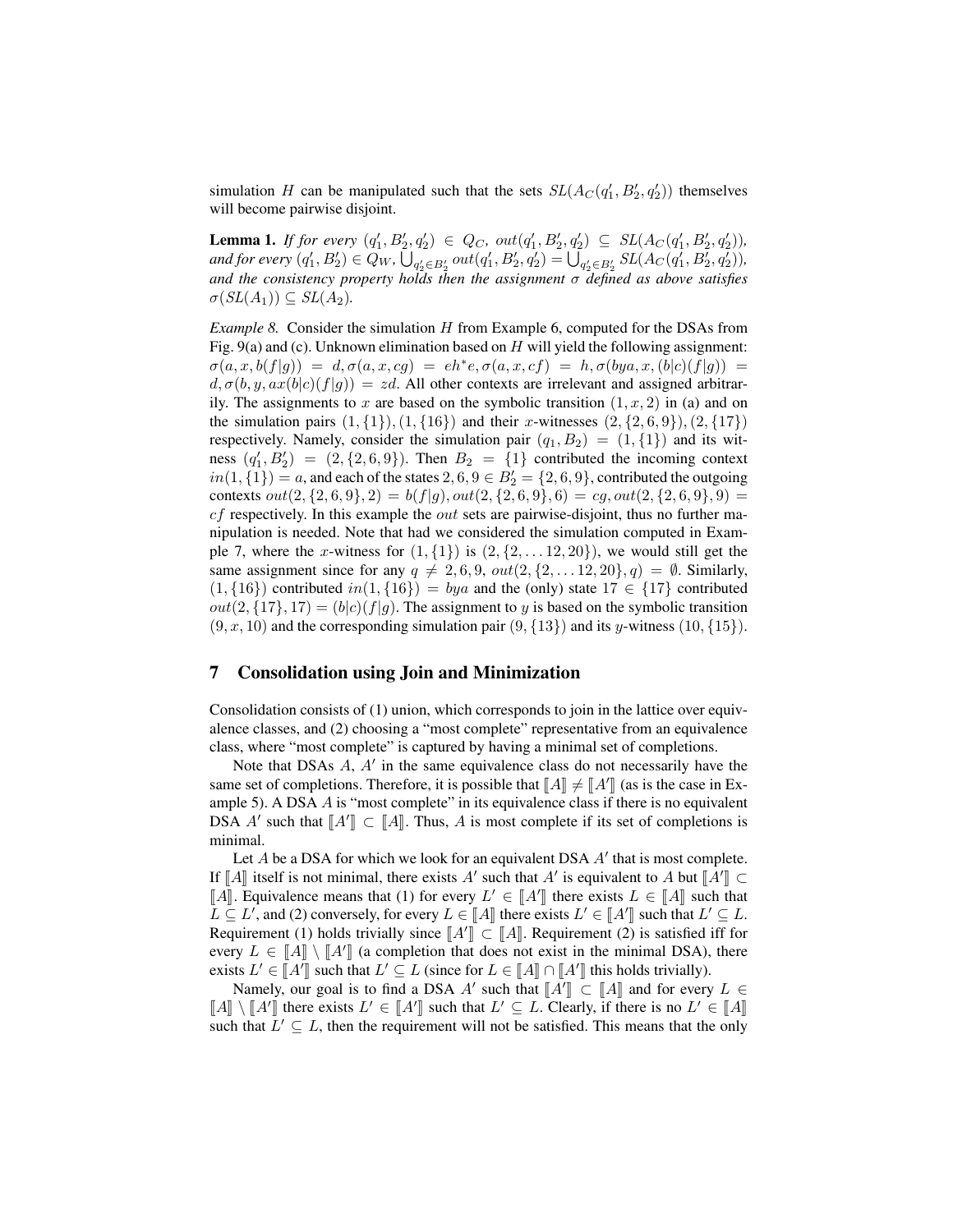completions L that can be removed from  $\llbracket A \rrbracket$  are themselves non-minimal, i.e., are supersets of other completions in  $\llbracket A \rrbracket$ .

Note that it is in general impossible to remove from  $\llbracket A \rrbracket$  all non-minimal languages: as long as  $SL(A)$  contains at least one symbolic word  $sw \in (\Sigma \cup Vars)^* \setminus \Sigma^*$ , there are always comparable completions in  $\llbracket A \rrbracket$ . Namely, if assignments  $\sigma$  and  $\sigma'$  differ only<br>on their assignment to some variable  $\sigma$  in equal with the corresponding context), where on their assignment to some variable  $x$  in  $sw$  (with the corresponding context), where  $σ$  assigns to it  $L_x$  and  $σ'$  assigns to it  $L'_x$  where  $L_x ⊃ L'_x$ , then  $L = σ(SL(A))$  =  $\sigma(SL(A) \setminus \{sw\}) \cup \sigma(sw) \supset \sigma'(SL(A) \setminus \{sw\}) \cup \sigma'(sw) = \sigma'(SL(A')) = L'.$  Therefore  $L \supset L'$  where both  $L, L' \in \llbracket A \rrbracket$ . On the other hand, not every DSA has an equivalent<br>concrete DSA, whose language contains no symbolic word. For example, consider a concrete DSA, whose language contains no symbolic word. For example, consider a DSA  $A_x$  such that  $SL(A_x) = \{x\}$ , i.e.  $[A_x] = 2^{\Sigma^*} \setminus \{\emptyset\}$ . Then for every concrete  $DSA \subseteq A$  with  $[A, \mathbb{R}] = \{SI(A)\}$  there is  $I \subseteq \mathbb{R}A$ . I such that either  $I \subseteq S(I(A))$  in DSA  $A_c$  with  $\llbracket A_c \rrbracket = \{ SL(A_c) \}$ , there is  $L_x \in \llbracket A_x \rrbracket$  such that either  $L_x \supset SL(A_c)$ , in which case  $A_x \npreceq A_c$ , or  $SL(A_c) \supset L_x$ , in which case  $A_c \npreceq A_x$ . Therefore, symbolic words are a possible source of non-minimlaity, but they cannot always be avoided.

Below we provide a condition which ensures that we remove from  $\llbracket A \rrbracket$  only nonminimal completions. The intuition is that non-minimality of a completion can arise from a variable in A whose context matches the context of some known behavior. In this case, the minimal completion will be obtained by assigning to the variable the matching known behavior, whereas other assignments will result in supersets of the minimal completion. Or in other words, to keep only the minimal completion, one needs to remove the variable in this particular context.

*Example 9.* This intuition is demonstrated by Example 5, where the set of completions of the DSA from Fig. 10(b) contains non-minimal completions due to the symbolic word  $axb$  that co-exists with the word  $adb$  in the symbolic language of the DSA. Completions resulting by assigning  $d$  to  $x$  are strict subsets of completions assigning to  $x$  a different language, making the latter non-minimal. The DSA from Fig. 10(a) omits the symbolic word  $axb$ , keeping it equivalent to (b), while making its set of completions smaller (due to removal of non-minimal completions resulting from assignments that assign to  $x$  a language other than  $d$ ).

**Definition 11.** Let A be a DSA. An accepting path  $\pi$  in A is redundant if there exists *another accepting path*  $\pi'$  *in* A *such that*  $\pi \preceq \pi'$ . A *symbolic word*  $sw \in SL(A)$  *is* redundant *if its (unique) accepting path is redundant.*

This means that a symbolic word is redundant if it is "less complete" than another symbolic word in  $SL(A)$ . In particular, symbolic words where one can be obtained from the other via renaming are redundant. Such symbolic words are called *equivalent* since their corresponding accepting paths  $\pi$  and  $\pi'$  are symbolically-equivalent.

In Example 9, the path  $(0, 1, 6, 7)$  of the DSA in Fig. 10(b) is redundant due to  $\langle 0, 1, 2, 3 \rangle$ . Accordingly, the symbolic word axb labeling this path is also redundant.

An equivalent characterization of redundant paths is the following:

**Definition 12.** *For a DSA A and a path*  $\pi$  *in A we use*  $A \setminus \pi$  *to denote a DSA such that*  $SL(A \setminus \pi) = SL(A) \setminus SL(\pi)$ .

**Lemma 2.** *Let* A *be a DSA. An accepting path*  $\pi$  *in* A *is* redundant *iff*  $\pi \leq A \setminus \pi$ .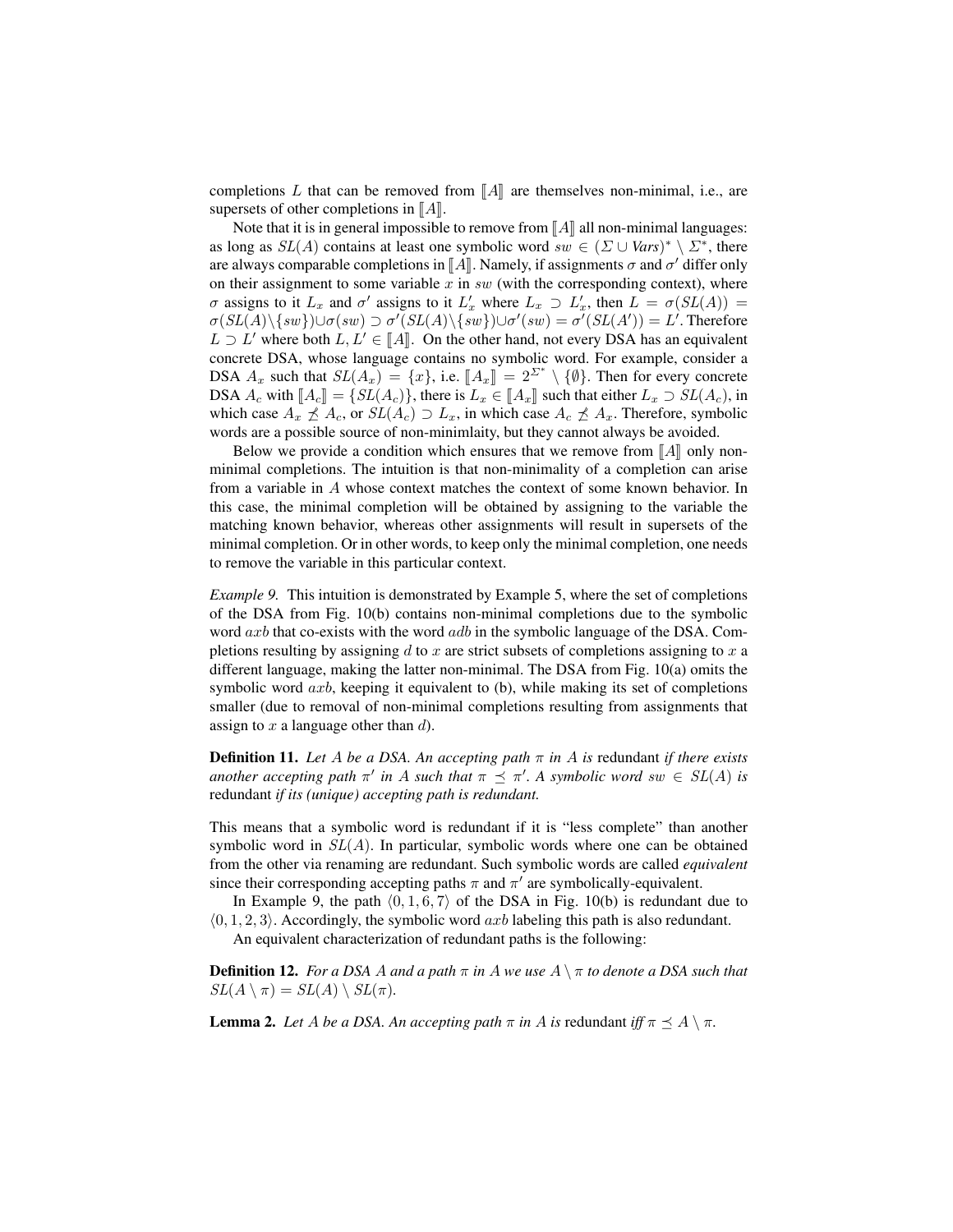

Fig. 11. Inputs (a) and (b), union (u) and minimized DSA (m).

**Theorem 8.** *If*  $\pi$  *is a redundant path, then*  $(A \setminus \pi) \equiv A$ *, and*  $[A \setminus \pi] \subseteq [A]$ *, i.e.*  $A \setminus \pi$ *is at least as complete as* A*.*

Theorem 8 leads to a natural semi-algorithm for minimization by iteratively identifying and removing redundant paths. Several heuristics can be employed to identify such redundant paths.

In fact, when considering minimization of A into some A' such that  $SL(A') \subseteq$  $SL(A)$ , it turns out that a DSA without redundant paths cannot be minimized further:

**Theorem 9.** *If*  $A \equiv (A \setminus \pi)$  *for some accepting path*  $\pi$  *in*  $A$  *then*  $\pi$  *is redundant in*  $A$ *.* 

The theorem implies that for a DSA A without redundant paths there exists no DSA A' such that  $SL(A') \subset SL(A)$  and  $A' \equiv A$ , thus it cannot be minimized further by removal of paths (or words).

Fig. 11 provides an example for consolidation via union (which corresponds to join in the lattice), followed by minimization.

## 8 Putting It All Together

Now that we have completed the description of symbolic automata, we describe how they can be used in a static analysis for specification mining. We return to the example in Section 2, and emulate an analysis using the new abstract domain. This analysis would combine a set of program snippets into a typestate for a given API or class, which can then be used for verification or for answering queries about API usage.

Firstly, the DSAs in Fig. 1 and Fig. 2 would be mined from user code using the analysis defined by Mishne et. al [7]. In this process, code that may modify the object but is not available to the analysis becomes a variable transition.

Secondly, we generate a typestate specification from these individual DSAs. As shown in Section 2, this is done using the join operation, which consolidates the DSAs and generates the one in Fig. 3(b). This new typestate specification is now stored in our